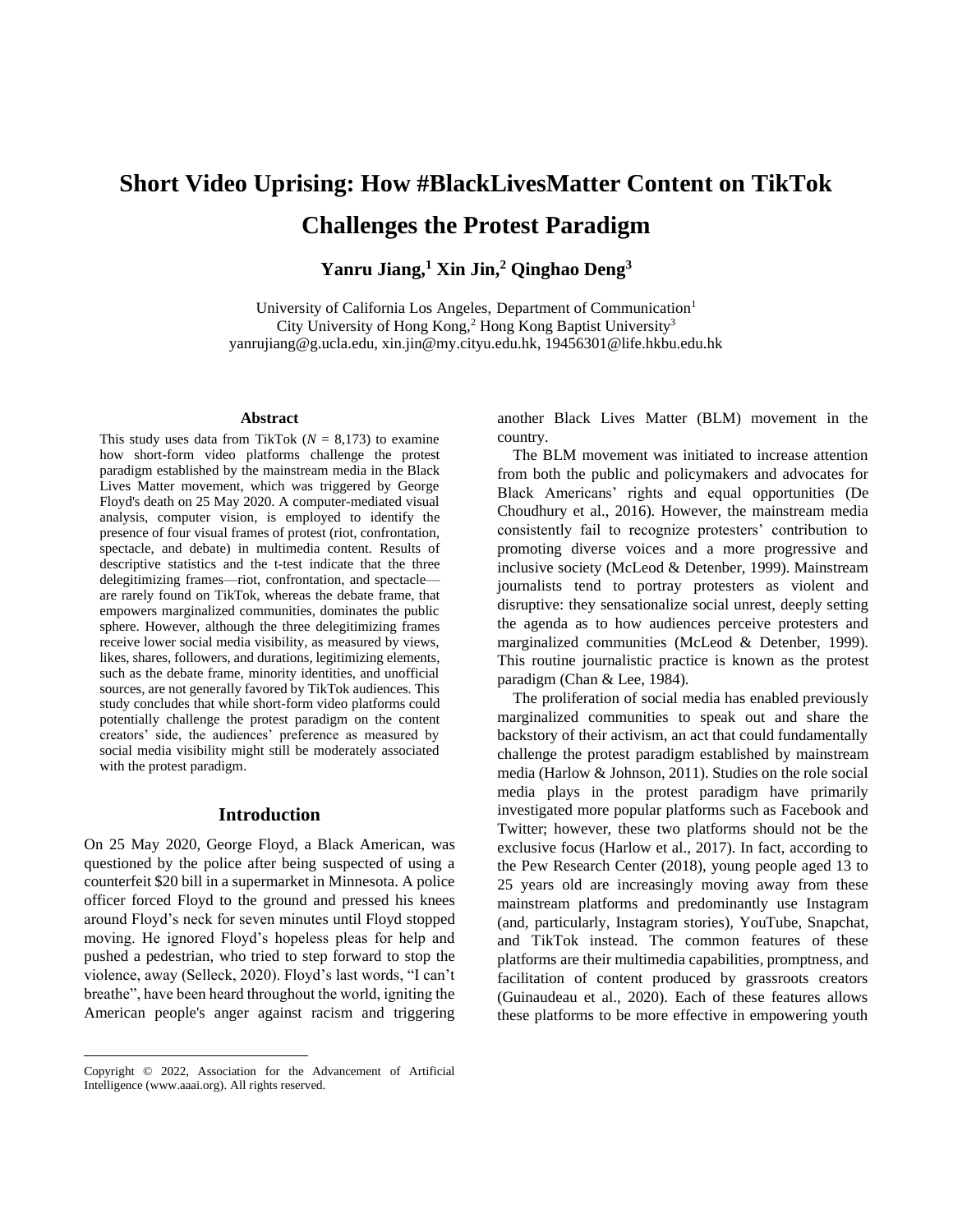and minorities, as well as in overthrowing the protest paradigm (Literat & Kligler-Vilenchik, 2019). During the summer of the BLM movement, the #blacklivesmatter hashtag suddenly became a trending topic on TikTok, receiving more than 4.9 billion views (Janfaza, 2020). Recognizing TikTok's worldwide popularity and its unique short-video multimedia format, this study focuses on the role of multimedia platforms in the BLM movement and looks specifically at how TikTok has avoided the stigmatization of protesters, enabled the context of the movement to be shared, and ultimately weakened the protest paradigm.

Considering the large amount of data labeling inherent in manual coding, we have adopted a computer-mediated visual analysis method, computer vision, for our study of TikTok videos to illustrate an efficient means of visual content analysis. Overall, this study sheds light on how short-form video platforms consistently challenge the protest paradigm on the content creators' side, especially since the capability of mainstream media like Facebook and Twitter remains controversial.

# **Literature Review**

# **Protest paradigm in mainstream media**

The Kerner Commission Report (1968), published 55 years ago, contends that the traditional media at the time was "shockingly backwards" in its coverage of race relations and protests, arguing that the media represented communities of color "through White men's eyes" and with a "White perspective" (Crittenden, 2019). The report highlights the inadequate representation of racial minorities in the corporate news publishing process, while White readers remained unaware of the difficulties faced by Black communities. Though the commission "suggested that greater representation might ameliorate this problem and provide more equal coverage" (Walker, 2018), this underrepresentation continues to be an issue as news corporations fail to adapt to the changing demographic composition of the country (The Kerner Report, 1968; Walker, 2018; Crittenden, 2019).

Similarly, social movement groups depend on media coverage to communicate their demands and shape public and official perceptions. However, Boyle et al. (2005) find that social movement groups face both selection and description bias in newspaper representation. The more a group deviates from the status quo, the more negatively the mainstream media will portray them (Boyle et al., 2005). In a 2019 study, Amenta et al. observe that the civil rights movement of the 1960s suffered compounded political legitimacy deficits in news coverage because the movement's leaders were not elected through political processes and held divergent views from the main political parties, substantively challenging the status quo. Fifty years after the publication of the 1968 Kerner Commission Report, racial justice activists still struggle to attain the fair representation and legitimization of marginalized groups in selective legacy news media coverage.

Previous research on media effects demonstrates a pattern in mainstream news practices in which news coverage sensationalizes social unrest and thus delegitimizes, or even demonizes, protesters' political participation in social movements (Stamps & Mastro, 2020). This pattern is known as the protest paradigm (Chan & Lee, 1984). McLeod and Detenber (1999) concludes that this coverage phenomenon in the mainstream media particularly serves the needs of the general audience by reinforcing its dominant perspectives. This dominant perspective has a tendency to preserve the status quo of the society while developing negative perceptions toward any groups that try to challenge the status quo (McLeod & Detenber, 1999). News reporters frequently quote from government officials, experts, elites, politicians or other mainstream media outlets to enhance their production efficiency and maintain their image of objectivity (Harlow & Johnson, 2011; Stamps & Mastro, 2020). However, authority figures are usually the very targets that protesters are confronting. There is a conflict of interest in directly quoting from these official sources (McLeod, 2007). Overall, news coverage tends to blame the individual players—the protesters—during demonstrations instead of questioning the systematic problems, such as discrimination, lack of equality and underpayment, that force disadvantaged groups to protest (Boyle et al., 2006).

McLeod and Detenber (1999) study framing to understand how the protest paradigm encourages support for the status quo among the dominant audience. Framing is the process of selecting some aspects of a story to make them more salient and imply a particular perspective for analyzing and interpreting the story (Entman, 1993). In the case of the protest paradigm, journalistic practices overemphasize the confrontation between protesters and police while ignoring the institutional players, such as policymakers, that protesters are targeting (Boyle et al., 2006).

Most social movements are organized by marginalized communities to draw the attention of authorities and the public, as well as to speak out on unfair treatment and lack of opportunities in society (Stamps & Mastro, 2020). Due to the protest paradigm, protesters from disadvantaged and vulnerable groups are further marginalized because the mainstream media fails to legitimize their participation and encourage diversity of views, ignoring the protesters' role in raising awareness and promoting equality in democratic society (McLeod, 2007; Weaver & Scacco, 2013). However, the ultimate goal of protest is to raise the awareness of the public and policymakers and to change existing policy that disadvantages marginalized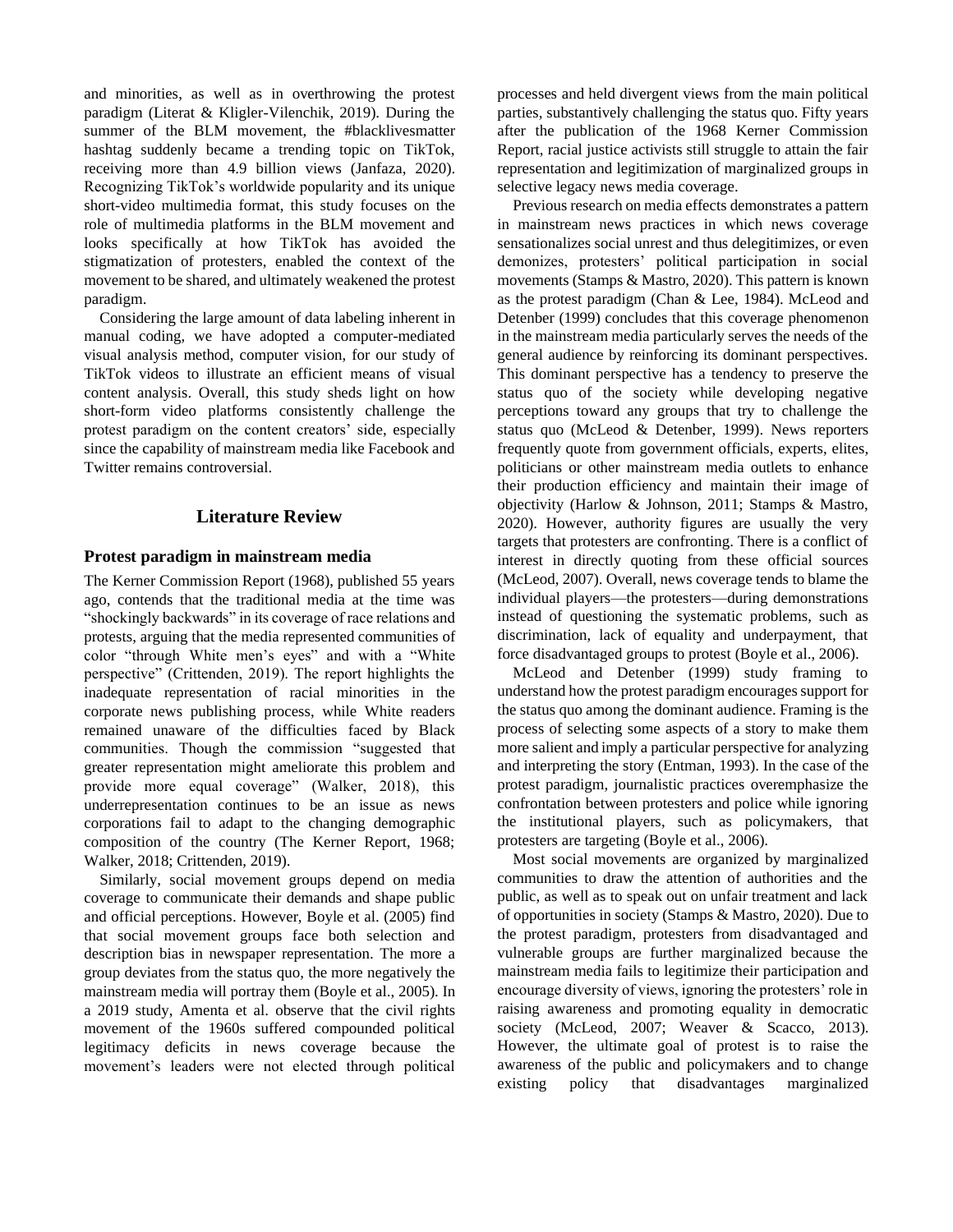communities. Advocates face a dilemma: if their political participation is mild, they probably will not even receive media coverage or have opportunities to voice their opinions (McLeod, 2007). This trend pressures protesters to adopt a relatively radical strategy and unavoidably face the risk of the protest paradigm (McLeod, 2007).

The double bind faced by marginalized communities is confirmed by Boyle et al. (2006) and McLeod's (2007) argument that the more radical the group is, the closely the news coverage follows the protest paradigm. Therefore, McLeod (2007) advocates for journalists to be trained to challenge the status quo of the protest paradigm in mainstream media. Besides journalistic development, Downing (2001) observes that alternative media, such as citizen journalism, activist publications and social media, might also challenge the protest paradigm established by the mainstream media.

#### **Protest paradigm on social media**

While the protest paradigm in mainstream media has been extensively researched, with relatively consistent conclusions, its presence and degree of severity on social media is still controversial among previous studies (Harlow et al., 2020; Harlow & Johnson, 2011). There is a debate between two camps of scholars regarding whether social media has avoided the protest paradigm or, through accelerated communication, expanded its influence (Harlow et al., 2017; Ismail et al., 2019; Poell, 2014).

Social media, as an alternative to mainstream news, offers marginalized groups opportunities to challenge the suppression and unfair treatment they received from official and mainstream sources (Jenkins & Wolfgang, 2017). The platforms empower protesters with mobilizing resources to circumvent the censorship and gatekeeping that result from journalistic norms, and they ensure a diversity of voices online that overcomes barriers of time and space (Downing, 2001; Eltantawy & Wiest, 2011; Khamis & Vaughn, 2011). Ismail et al. (2019) propose the possibility that social media could even shift control of the conversation in the public sphere from elite-driven sources to grassroots actors. Additionally, Harlow et al. (2017; 2020) illustrate that social media users might prefer the legitimized portrayal of protests over the demonization and delegitimization frames. Overall, the authors observe that practices on social media diverge from the protest paradigm commonly found in the mainstream media.

However, Poell (2014) questions the effectiveness of social media by arguing that even protesters and grassroots content creators themselves may not avoid using mainstream protest frames for self-representation. In his research, Poell (2014) finds that protesters also frequently use spectacle and feature the crowds and dramatic scenes of protests on social media. Ismail et al. (2019) propose a

different angle, noting that once a platform becomes dominant in the public discourse, the prominence of controversial, rebellious and niche narratives might be diminished. Additionally, multiple studies find that journalists, media outlets, elites and politicians dominate discussions of contested issues on Twitter (Barnard, 2012; Ismail et al., 2019; Wallsten, 2015). When grassroots groups and mainstream media coexist on social media, the latter might still have stronger influence in the public discourse over social movements (Paterson, 2013).

Accordingly, scholars have found differing evidence of the protest paradigm on various social media platforms. In their study, Harlow and Johnson (2011) conclude that a journalist's Twitter feed adheres less to the protest paradigm by instead legitimizing protesters and producing commentary and analytical content to explain the context of social movements. Moreover, Lasorsa, Lewis, and Holton's (2012) study suggests that, on Twitter, journalists from the mainstream media (such as national newspapers, television news, and cable news networks) are less likely to share usergenerated content (UGC) and more likely to conform to the protest paradigm than those from the newcomer online-only sites. Harlow et al. (2017; 2020) also observe that Twitter audiences prefer more legitimizing content than what journalists have offered on the platform.

Comparing the news coverage and sharing of posts related to domestic and foreign protests on Twitter and Facebook, Kilgo et al. (2018) find that posts concerning domestic protests are shared more often than those regarding foreign protests on Facebook, while no significant difference is found on Twitter. Particularly, Facebook users tend to share more legitimizing information about protests that are farther away than domestic protests. These findings suggest that social media sharing and news coverage follow the same pattern of emphasizing the more delegitimizing elements of domestic protests and more legitimizing aspects of foreign protests.

When it comes to multimedia platforms, the content generated on video-sharing platforms such as YouTube and Vimeo is observed to have more legitimizing frames and feature peaceful protests more often than mainstream media outlets (Harlow et al., 2017). These platforms afford protest actors the ability to publish and share their own videos, empowering them to take control of the messages of social movements through their own UGC (Harlow et al., 2017).

Despite the emerging research on journalistic practice and news coverage on social media, a limited number of studies have directly examined whether the content produced on social media, rather than the online news circulated on these platforms, follows the protest paradigm. Due to the 140 character limit on Twitter, it is challenging for content producers to fully elaborate their perspectives and narratives. Harlow and Johnson (2011) conclude that although the Twitter account that they examine is the least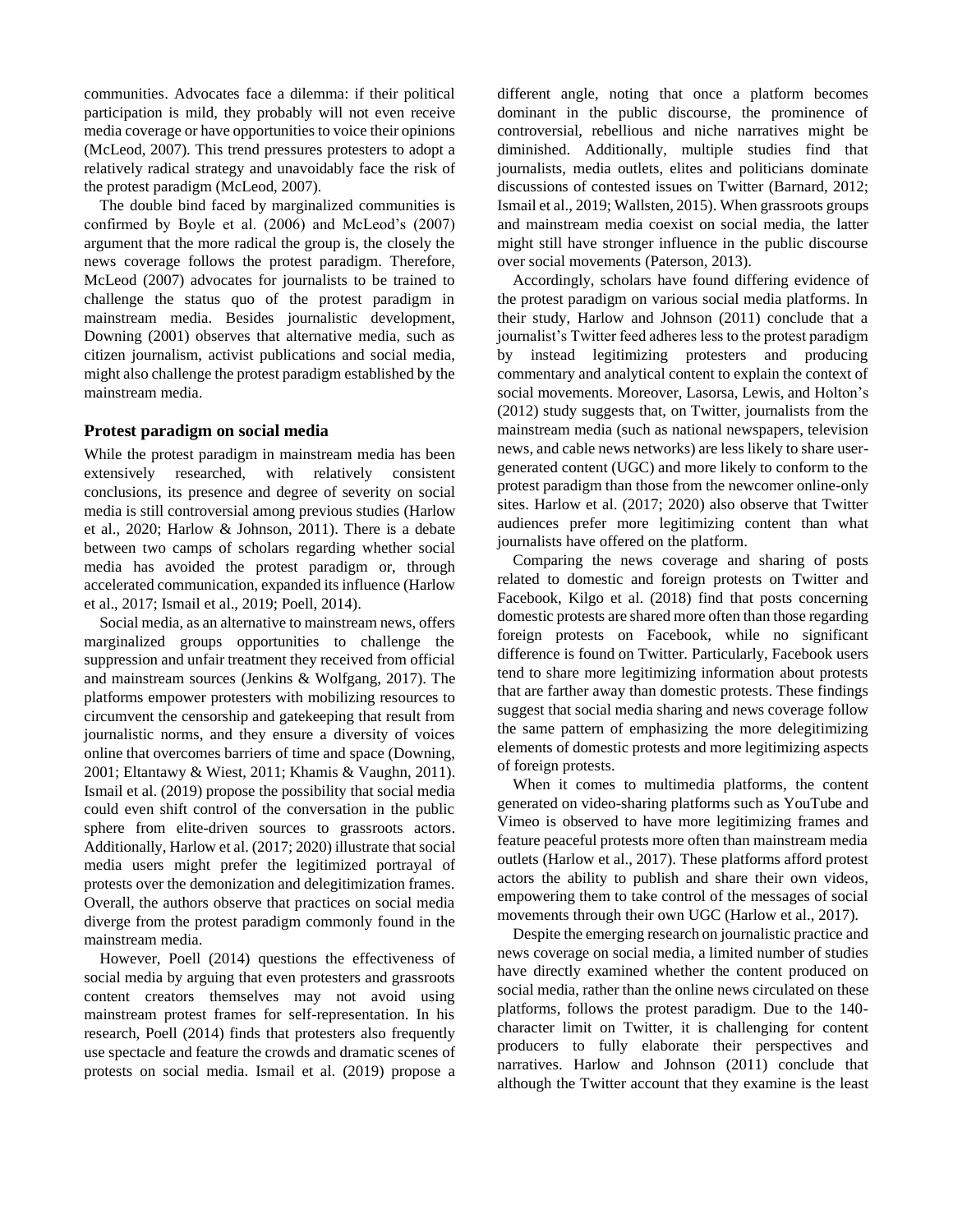likely of the sample sources to use delegitimization frames, it also substantially lacks sympathy frames, legitimizing frames, or injustice frames, which would favor protesters. Since the nature of social media might afford different norms of content production online, the cross-platform comparison of the presence of delegitimization frames requires more considerations.

# **Grassroots Activism on TikTok**

Different platforms encourage different types of political expression and media exposure through their unique affordances (Maia & Rezende, 2016; Shifman, 2013). Although we are skeptical that mainstream social media like Facebook and Twitter have truly shed the protest paradigm, a cutting-edge short-form video platform like TikTok, which is popularly used by youth between 10 and 29 years old (who represent 47.4% of active TikTok users in the U.S.; Dean, 2022) and has high visibility for ethnic identities, could encourage the political expression of youth and marginalized groups (Literat & Kligler-Vilenchik, 2019). Differing from earlier multimedia platforms like Instagram and YouTube, which emphasize creators building a coherent online identity and brand, TikTok prioritizes virality and trendiness in individual videos and algorithmically pushes these videos to the front page, regardless of their creators' popularity (Abidin, 2020). This democratization of the attention economy for grassroots users and its encouragement of young and minority groups has led to TikTok's progressive visual content that truly avoids the protest paradigm. *This study aims at understanding whether the UGC on TikTok preserves the protest paradigm by mirroring traditional journalistic practices or if it challenges this paradigm by presenting an alternative grassroots-led source of information for protests and marginalized communities.* 

In their research, Guinaudeau et al. (2020) illustrate multiple affordances that affect political expression and democratize the conversation on TikTok, including its televisual medium, the blurry line between content creator and audience, and the bottom-up trend of video-content production (Literat & Kligler-Vilenchik, 2019). As a shortform video platform, TikTok can disseminate frontline, realtime messages and appeal to emotions in ways textual information cannot (Harlow et al., 2017), enriching the diversity of content created by grassroots communities and protesters. One major difference between TikTok and other social media is that users see content in flows instead of stocks, which are the common layout of other platforms (Guinaudeau et al., 2020). TikTok does not directly hide users' profile information, but it increases profile anonymity through the flow layout. When video feeds are provided in a viral way on a scrolling feed, the source of these videos becomes less important than what content has been shown

and recommended for users. Maia and Rezende (2016) claim that anonymity would affect online political expression. Specifically, anonymity encourages flaming, which the study authors contrast with civil or courteous discussion—an elite-driven and exclusive type of political discourse (Orbach, 2012)—resulting in the blurry line between elite-driven and grassroots-driven conversation on TikTok.

Furthermore, traditional media produces curated content based on journalists' selection and organizations' preferences, while multimedia platforms, especially TikTok, tend to feature unprocessed footage that reflects the different viewpoints of grassroots actors. In traditional mainstream media, the boundary between the content creator and audience is definitive and significant (Banjac & Hanusch, 2020); media outlets oversee content production and intervene in publication through gatekeeping in each stage to ensure the representation of their stance (Newman, 2009). This trend is still maintained among online versions of traditional mainstream media (Welbers et al., 2018), though media outlets are observed to gradually adapt to audiences' preferences (Lowrey & Woo, 2010). Consequently, content on mainstream media is usually wellstructured, organized, and packaged (Newman, 2009).

On the contrary, social media redefine the transformation from audience member to content creator and blurs the distinction between these actors (Örnebring, 2008). Social media provide users with accessible technological tools, enabling ordinary users to create, upload, and publish content anytime and anywhere with low cost and barriers, especially for video-based platforms (Shah & Zimmermann, 2017). For example, the CapCut, an easy-to-use video editing tool introduced on TikTok (Liao, 2021), enhances users' video-making and publishing experience. When TikTok was first released, it encouraged users to produce videos up to 15 seconds with rhythmic and memorable pop song clips for strong virality (Matsakis, 2019). Later, the platform extended the video length limit to 60 seconds to promote more storytelling videos across a variety of topics (Matsakis, 2019). This UGC model contributes to the production of more raw footage, witness-style, unpolished videos that deliver grassroots individuals' perspectives. With the grassroots-led conversation and visual content format, protesters could reclaim the narratives of social movements through bottom-up, video-based communication aimed at educating the public on the reasons for their protest (Jones & Mattiacci, 2019).

Sharma (2013) finds that racialized communities, especially Black Americans, use social media for advocating against social injustice much more frequently than white Americans. Additionally, TikTok could further enhance Black Americans' identities through visual content (Serrano et al., 2020). Based on the grassroots-led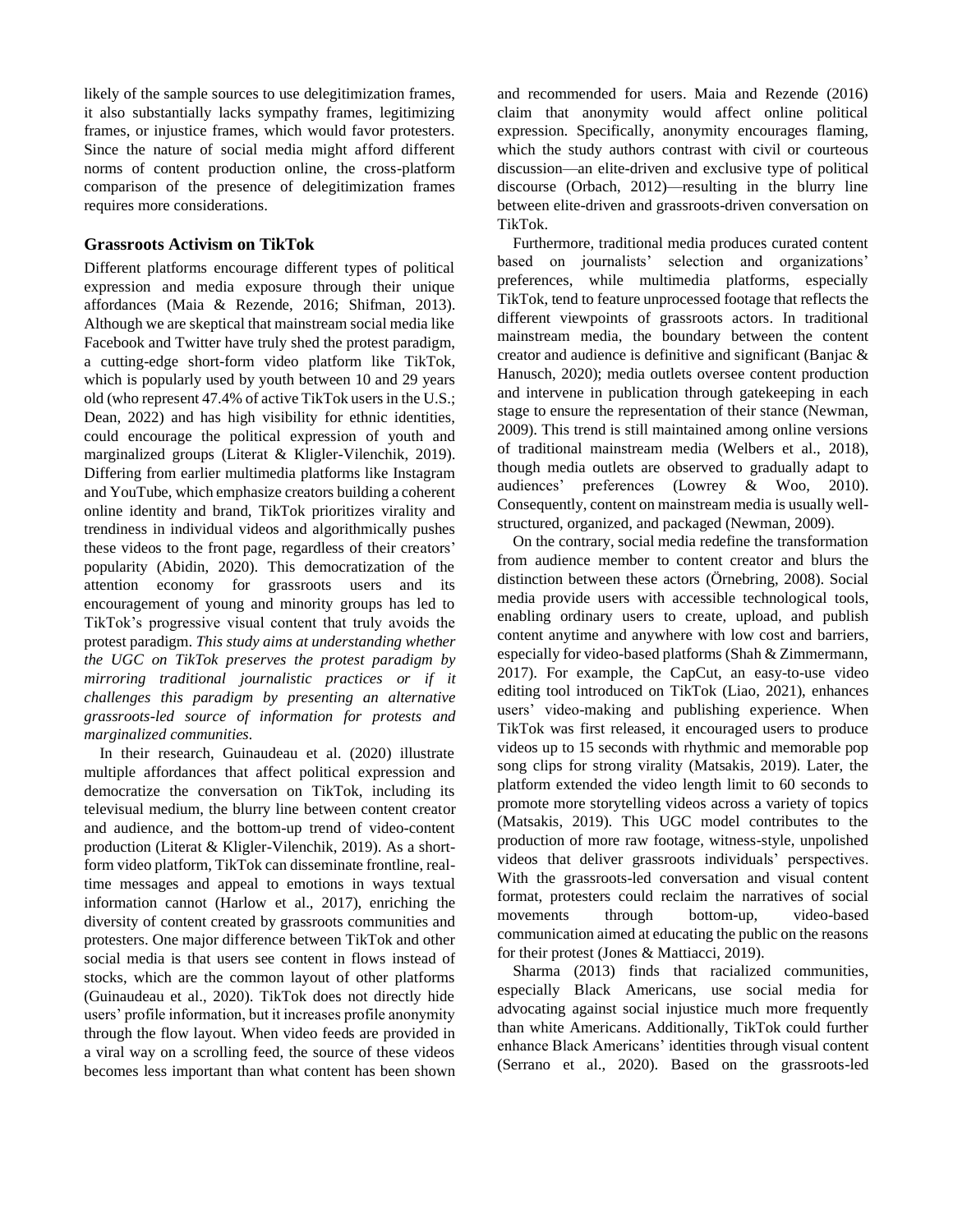conversation and presence of Black American identities on TikTok, we propose the following hypotheses:

H1: TikTok will have a high proportion of videos created by unofficial accounts and a low proportion created by official accounts

H2: TikTok will have a high proportion of videos featuring Black American identities.

# **Visual framing of protests**

Most previous research on protest framing follows McLeod and Hertog's (1999) framework, which contains four dominant types of frames, including confrontation, riot, circus and debate. The frequent presence of the first three frames and lack of the debate frame in mainstream media confirms its use of the protest paradigm (McLeod, 2007). The *confrontation* frame focuses on the conflict between protesters and police. Harlow et al. (2017) describes the *riot* frame as the conflict between protesters and society. In the mainstream media, reporters overemphasize protesters' violent behaviors and simultaneously treat protesters as indistinguishable from rioters (Stamps & Mastro, 2020). Rantz (2020) argues that these two distinct forms of participation deserve differentiation and clarification. Protesters are aiming to raise awareness and draw more attention from stakeholders to reject the policy or structural issues that disadvantage the groups they represent (Castells, 2012); their peaceful forms of participation include rallying, marching, gathering, boycotting, forming human chains or patronizing shops (Stamps & Mastro, 2020). When participants become violent by assaulting and attacking innocents and police, destroying public property, and looting, newspapers should conceptualize them separately from protesters and identify them precisely as rioters (Stamps & Mastro, 2020). In addition to those two frames, the *circus* frame focuses on dramatic, violent and sensational scenes, such as crowds of protesters. Finally, the *debate* frame is encouraged by protest-paradigm researchers, who say that illustrating protesters' perspectives and addressing the backstory of the social movement could help the audience develop more empathy toward protesters and a more comprehensive understanding of the protest issues (McLeod 2007, Harlow et al., 2017).

In their analysis, Harlow et al. (2017) extend the application of protest framing to include online visual elements. Seeing the increasing trend in visual framing analysis, they design a method to identify the four protest frames in visual coverage. The riot frame is directly related to the violent behaviors during social unrest, and the salient elements of a riot include setting fires and destroying properties that can be easily identified from visuals. Accordingly, visual elements such as *protest* and *violence* could indicate rioting behavior. Confrontation can be identified with the presence of both *protesters* and *police*. Spectacle, which demonstrates the *large number of protesters*, is selected to represent the circus frame. In the debate frame, protest signs, as well as clips featuring voices of protesters and marginalized communities, are seen as a *dialogue* generated by protesters regarding their protest issues.

Harlow et al. (2017) observe that the spectacle and debate frames are more commonly found in the visual framing of protest multimedia content and coverage, across media outlets and countries on social media. This makes sense because users and media outlets grab the audience's attention by showing a large number of participants for a particular event (Harlow et al., 2017). In our investigation of TikTok visual frames, we expect to see a similar pattern of more debate frames, especially when TikTok enables a *duet* and mimic function that empowers politically active users to provide their own opinions, as well as react and respond to other TikTok videos, through user-generated content (Serrano et al., 2020).

Though TikTok presents various progressive features as a multimedia youth and grassroots centric platform, its impact on social movements or political discourse in general is still relatively underexamined. Therefore, we propose the following research questions:

RQ1: What will be the presence of the three delegitimizing frames (riot, confrontation, and spectacle) on TikTok?

RQ2: What will be the presence of the legitimizing frame (debate) on TikTok?

# **Social media visibility and engagement**

Guinaudeau et al. (2020) discuss four unique affordances of TikTok, including complete displaying of a visual feed, televisual medium, recommendation system and mobileonly user interface, leading to an extremely fast spread of information on this platform. At the same time, content creators can increase the visibility of their content by using hashtags, which allow audiences to find content based on their interests, further enhancing the spread of information on social media (Sharma, 2013). Liking, recommending and sharing have been fundamental elements of social media platforms, enabling users to like, share and comment on posts they have been exposed to (Harlow et al., 2017; Hermida et al., 2012). Usually, content that receives more views, likes, shares and comments has higher visibility based on the recommendation system, according to Gerlitz and Helmond (2011), though the mechanism for determining this high visibility varies across platforms. They observe that, even though every individual can voice a unique opinion on social media, only content that gains popularity can spread and reach a broader audience. Trilling et al. (2017) note that this system challenges the traditional newspapers, where journalists play gatekeeper roles,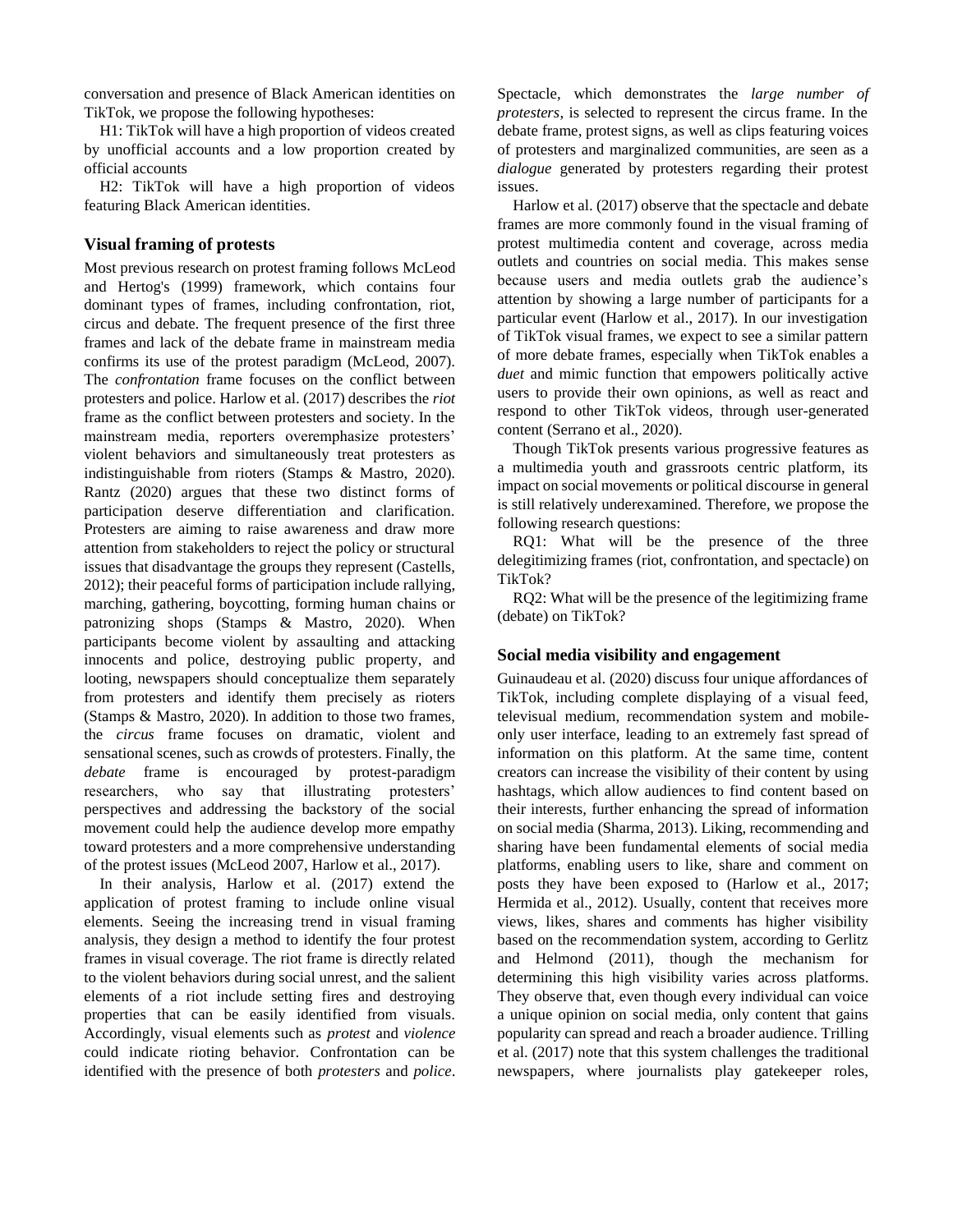selecting which stories to distribute to the public. In contrast, on social media, the recommendation system becomes the new bottleneck for information flow, allowing only the most popular content to be seen by the public.

Beyond visibility, social media scholars further distinguish between different engagement levels and how they reflect different cognitive processes and motivations among users' views, likes, comments, and share engagements (Kim & Yang, 2017; Aldous et al., 2019). From lowest to highest levels of engagement, views or plays are a private behavior and likely to be determined by the recommendation system; likes indicates users' preferences, which result from the affective arousal of sensory and visual features in videos; comments and shares are usually associated with users' opinions and feelings (Kim & Yang, 2017; Aldous et al., 2019). Specifically, commenting is triggered by rational and interactive cognitive motivations, while sharing is motivated by affective or cognitive factors or a combination of both (Kim & Yang, 2017). From the activist point of view (Greenhow & Li, 2013), commenting and sharing behaviors on social media can facilitate collaboration and civic engagement on specific social issues within users' networks. Together, users can push a video to be featured by algorithms and shared with more users through likes, comments, and shares (Ghosh, 2021).

While previous studies support the idea that progressive multimedia platforms like TikTok could challenge the protest paradigm in content creators' perspectives (Harlow et al., 2017), not all creator accounts are equal in their ability to reach others and spread content, which means we do not have a consistent conclusion on whether social media audiences would adhere to the protest paradigm. In this study, we propose the following research questions:

RQ3: How will social media visibility and engagement, measured by views, likes, comments, shares, followers, and durations, vary regarding four protest visual frames (riot, confrontation, spectacle and debate)?

RQ4: How will social media visibility and engagement, measured by views, likes, comments, shares, followers, and durations, vary regarding sources of TikTok accounts and the presence of Black American identities?

# **Method**

#### **Data collection and processing**

To ascertain the dominant frames of the BLM movement on TikTok, this study conducted a computer-mediated content analysis, employing computer vision. Generally, social media users tend to post opinions using corresponding hashtags to target the issues they focus on. Thus, this study used videos posted under relevant hashtags as the sample pool to conduct the data collection. According to TikTok's

official *June Monthly Community Construction Report* (TikTok, 2020), #blm, #blacklivesmatter, #blackvoiceheard, #justiceforgeorgefloyd, and #protest were, at the time, the top five hashtags related to the BLM movement on TikTok. It should be noted that only around 2,000 videos can be stored on one hashtag page; therefore, only the top 2,000 videos, as measured by the number of views, were captured. Finally, the hashtag #protest included some irrelevant videos concerning, for example, protests in Turkey and Thailand, and these videos were hence removed from the study based on the text description of the video.

|  |  |  | Table 1. Distribution of videos and views of each hashtag |  |  |  |  |
|--|--|--|-----------------------------------------------------------|--|--|--|--|
|--|--|--|-----------------------------------------------------------|--|--|--|--|

| hashtags               | videos | views         |
|------------------------|--------|---------------|
| #blm                   | 1,868  | 18.7 billion  |
| #blacklivesmatter      | 1,887  | 22.8 billion  |
| #blackyoicesheard      | 1.948  | 685.4 million |
| #justiceforgeorgefloyd | 1.939  | 1.5 billion   |
| #protest               | 1.904  | 3.5 billion   |

With the help of *Charles 4.5.6*, an HTTP monitoring software, a commonly used data collection tool for mobile applications, this study obtained a set of application program interface (API) URL addresses. Through these API addresses, the data dictionary for each video could be accessed and the video itself could also be downloaded and stored locally. After deduplication and limiting our time frame from 25 May 2020 to 15 October 2020, 8,317 unique videos were finally collected.

Although our data collection was limited to the top 2000 videos under each hashtag, our sample does not suffer from substantial selection bias. Our data represents a similar content composition, primarily comprising trending videos that are shown to general audiences. While the sample represents limited bias in terms of the audience, it may reflect content composition bias in terms of the content creators, such as by underrepresenting the content produced by grassroots producers.

#### **Computer vision modeling**

For the computer vision processing element, this study first adopted a common practice by cutting each video into a set of JPEG images at one-second intervals, and, in so doing, essentially applied computer vision at the image level. Second, object detection and classification were conducted on these images to identify the visual elements. Since all TikTok videos have the same frame size, there was no need to resize the JEPG images, which may have led to a decrease in the object recognition reliability. Lastly, we derived the variables of each video by organizing the set of visual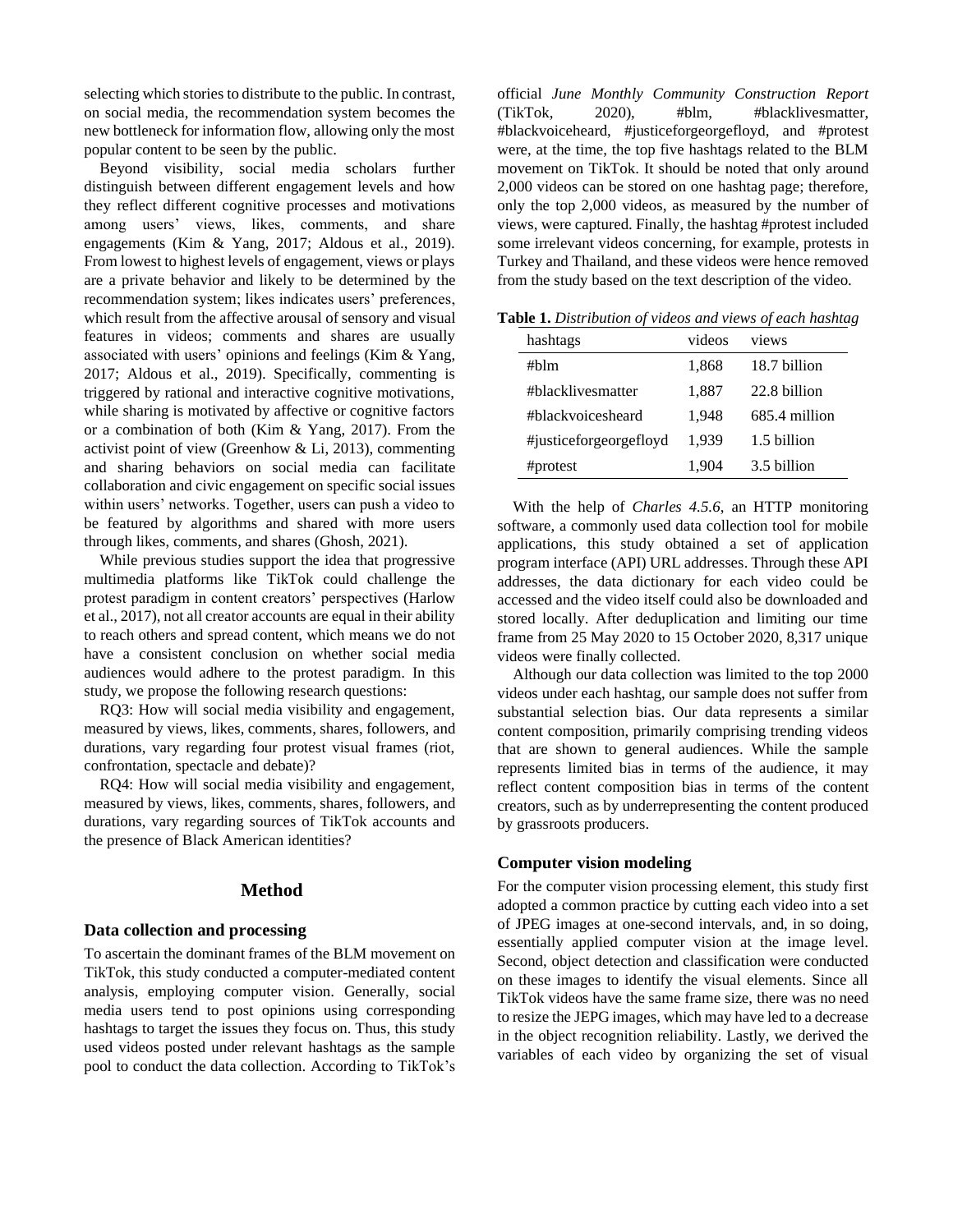elements and ensuring that threshold parameters and the continuity of these parameters could be held.

# **Measurement and operationalization**

This study used a computer vision approach to identify four visual frames of protest in each video, namely: riot, confrontation, spectacle, and debate frames. The riot frame usually includes protest violence and involves actions such as beating, smashing, looting, and burning. In this study, we used Won et al.'s (2017) dataset and protest violence detection model to identify violent scenes at the image level. The confrontation frame typically involves a situation where police appear at the protest and have conflicts with protesters. This study categorized videos with both police and protest scenes as containing confrontation frames. Python API *IdenProf* and Won et al.'s (2017) model were employed to identify police and protest scenes. The third type of frame, the spectacle frame, refers to images of a large crowd of protesters. This study used a Python API named *crowdcount* to detect the approximate number of people in each image. Finally, the debate frame relates to the demands and opinions of protesters and marginalized communities, and it involves sharing the backstory of social movements. The *face\_recognition* API was used to detect the number of people and the percentage of area each person's head occupied in an image.

Python API's *deepface* and *face\_recognition* were utilized to identify and count the number of Black Americans, respectively. If at least one Black American was detected in one image of a video, the video would be coded as containing a Black American "presence"; the video would be coded as containing a Black American "group presence" if there were more than two Black people.

TikTok accounts with a "verified" label are usually official accounts (i.e., belonging to an organization, official, government, or professional) and were thus coded as official sources. Accounts without this label are ordinary accounts registered by the general public and, as such, were coded as unofficial sources.

Play count (i.e., the number of views of a video), like count (i.e., the number of likes a video receives), comment count, share count, and duration can all be used to evaluate the social media visibility of a video.

## **Content analysis**

Two coders with research backgrounds in social movement and communication studies conducted a content analysis on 500 videos, or around 10% of the data sample, to prepare both training and test datasets for computer vision models. The 500 videos were selected using stratified sampling, with the presence of each visual element exceeding 25% of the sampled videos.

The content analysis was conducted on four visual frames (riot, confrontation, spectacle, and debate) and one additional visual element (Black identity). Two coders coded 200 videos that were drawn from random sampling and passed intercoder reliability (ICR) tests based on the Cohen's kappa scores of the five visual elements: riot  $(k =$ 0.78), confrontation ( $k = 0.74$ ), spectacle ( $k = 0.79$ ), debate  $(k = 0.85)$ , and Black identity  $(k = 0.86)$ . Among all the ICR scores, the confrontation and debate scores were slightly lower than the others, but all five elements exhibited high levels of agreement between the two coders.

## **Parameter fine-tuning**

Coding 500 TikTok videos based on the CodeBook, we selected 400 videos for fine-tuning parameters and thresholds of the five computer vision models and left 100 videos for validating the models. Based on the training dataset, we fine-tuned the parameters of the five models to arrive at the following accuracy scores of a balanced video sample: riot (73.75%), confrontation (77.50%), spectacle (76.75%), debate (73.50%), Black identity (71.50%), and overall accuracy (74.60%).

For riot frames, we fine-tuned Won et al.'s (2017) model by adjusting parameters and re-training 100 times for violence detection. If the violence score of more than three consecutive images (three seconds) exceeded 50%, then the video was coded as a riot frame. To constitute a confrontation frame, a video had to have four or more consecutive images exceeding 85% in terms of police presence and could not be detected as a debate frame. A video was coded as a spectacle frame if there were 150 or more people in three or more consecutive images. For debate frames, if there were fewer than five people in one video (determined by the maximum number of people detected in the video) and the largest person's head occupied more than 3% of the entire image area in six or more consecutive images, or if the largest person's head occupied more than 20% of the image area in at least three consecutive images, the video could be coded as presenting a debate frame. Since the model for detecting Black identities does not have additional parameters, it was omitted from this model fine-tuning process.

## **Model validation**

By comparing the model labeling results to the ground truth of visual presence labeled by the coders, this study produced an accurate model for all five visual elements based on a balanced sample of 100 videos: riot (71.00%), confrontation (78.00%), spectacle (76.00%), debate (77.00%), Black identity (69.00%), and overall accuracy (74.20%).

# **Results**

According to results of descriptive statistics,  $5.98\%$  ( $N =$ 489) of videos were created by official accounts and 94.02%  $(N = 7684)$  of videos were created by unofficial accounts. H1 was supported. The proportion of videos featuring Black American identities (53.66%,  $N = 4386$ ) was higher than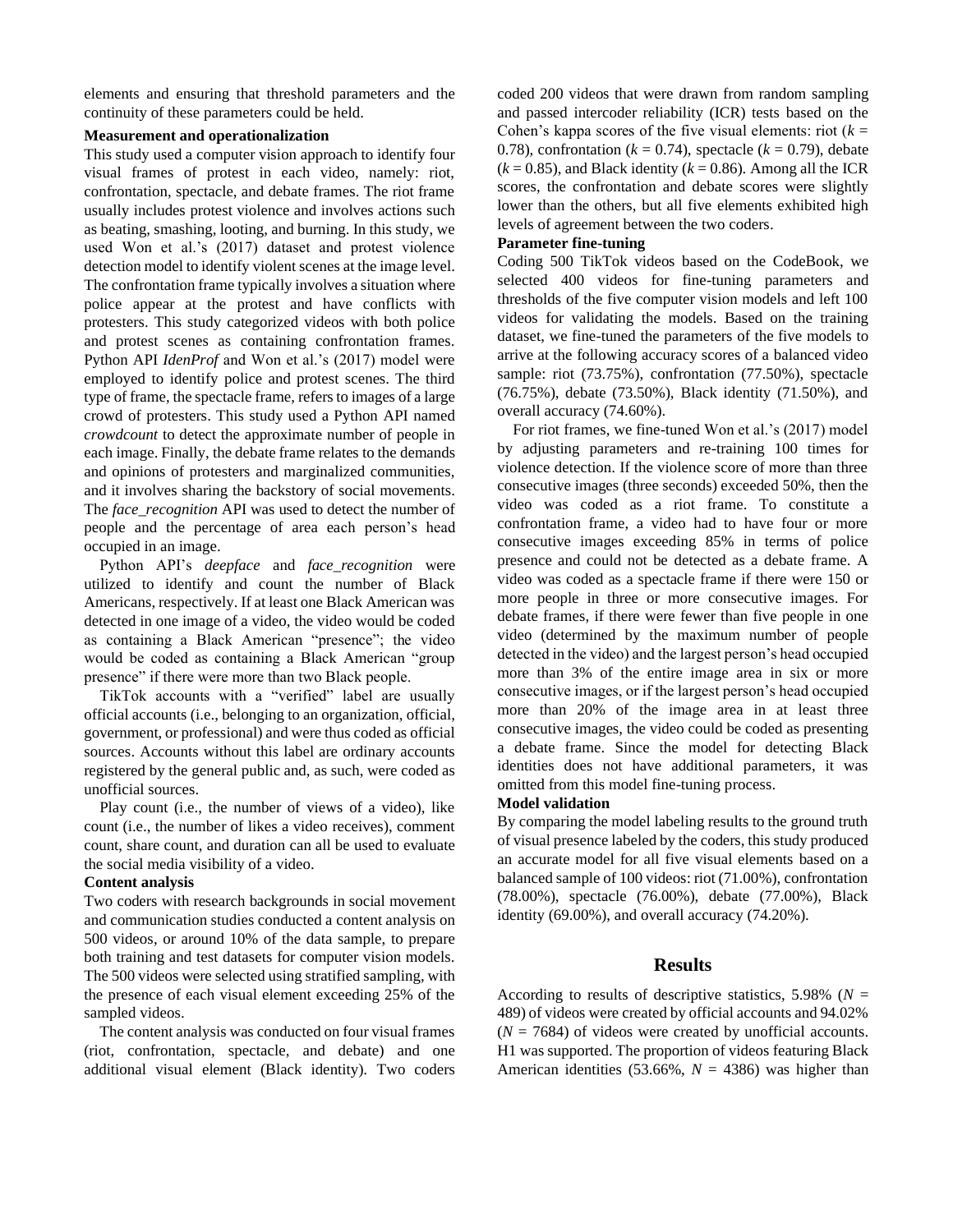videos without Black American identities  $(46.34\%, N =$ 3787). H2 was also confirmed.

For four visual frames of protest, the proportion of videos with violence  $(7.93\%, N = 648)$  was much lower than videos without violence  $(92.07\%, N = 7525)$ , which means the riot frame did not frequently appear in TikTok videos. There were very few videos in which police and protest appear simultaneously  $(0.80\%, N = 65)$ , which means there was almost no confrontation frame in TikTok videos. The spectacle frame illustrated a similar pattern: that is, videos containing crowd elements were very few in number  $(1.26\%, N = 103)$ , and videos without crowd elements  $(98.74\%, N = 8,070)$  were dominant. The spectacle frame was also rarely found. Thus, RQ1 has been answered regarding the presence of riot, confrontation, and spectacle frames. In addressing RQ2 that is related to the debate frame,  $45.38\%$  (N = 3,709) of videos contained at least one person expressing his or her demands, opinions, or discussions regarding the BLM social movement, which was identified by a steady portrait on the screen. Additionally, Black American identities featured in 60.58%  $(N = 2247)$  of videos that contain a debate frame. H2 was further confirmed.

In addressing RQ3, a series of *t*-tests were conducted and results revealed that, videos without a riot frame had a significantly higher social media visibility in terms of play, *t*(979) = -4.36, *p* < .001, like, *t*(1121) = -10.43, *p* < .001, comment,  $t(2357) = -6.81$ ,  $p < .001$ , and share counts,  $t(2483) = -8.58$ ,  $p < .001$  than videos with a riot frame. Videos without a confrontation frame presented a significantly higher social media visibility in terms of play,  $t(77) = -4.77$ ,  $p < .001$  and like counts,  $t(72) = -6.09$ ,  $p <$ .001 compared to videos with a confrontation frame. The comparison of videos' comment and share counts were not significant. Videos without a spectacle frame had a higher significant social media visibility in term of the play count,  $t(117) = -3.75$ ,  $p < .001$ . Videos with a debate frame, however, had a lower social media visibility in terms of play,  $t(8077) = -8.23$ ,  $p < .001$  and like counts,  $t(8027) = -$ 3.74,  $p < .001$ , but the results was opposite for the share count,  $t(7716) = 1.99$ ,  $p < .05$ .

Regarding RQ4, videos created and published by unverified accounts had a lower social media visibility measured by plays,  $t(493) = 5.33$ ,  $p < .001$ ; likes,  $t(495) =$ 5.04,  $p < .001$ ; comments,  $t(490) = 2.00$ ,  $p < .05$ . Videos with Black American identities had lower social media visibility in terms of the play count,  $t(8171) = -2.93$ ,  $p < .01$ .

To further explore social media visibility in RQ3 and RQ4, we examined two visibility features from the content creators' side, including user types and duration of TikTok videos, with different visual frames. A series of *t*-tests indicated that videos without a riot frame and videos with a debate frame were created by accounts that have significantly more followers compared to videos with a riot

frame,  $t(1721) = -6.68$ ,  $p < .001$ , and videos without a debate frame,  $t(6385) = 2.98$ ,  $p < .001$ , respectively. As for the length of content, videos without a riot frame or spectacle frame and videos with debate frames were significantly longer than videos with a riot frame,  $t(814) = -7.65$ ,  $p < .001$ , videos with a spectacle frame,  $t(105) = -2.31$ ,  $p < .05$ , and videos without a debate frame,  $t(7300) = 25.23$ ,  $p < .001$ , respectively.

#### -- Insert Table 2 here –

From a more conceptual perspective, a broadly accepted criterion in the social media influencer marketing industry (Hawley, 2020) classifies users into three levels: ordinary users, mid-tier influencers, and celebrity influencers, based on their follower numbers. This user classification helps distinguish ordinary users from the so-called opinion leader. Regarding video durations, as we mentioned before, 15s and 60s durations are video-editing features of TikTok which generate two frequency peaks of video lengths in our sample (see Figure 1). These two peaks identified two video creation trends, short viral videos and long storytelling videos, that play different roles in visual framing.

Figure 1. Frequency distribution of video length



Based on the classification of user types and video types, we examined the chi-square distribution between these categories and the four types of visual frames (see Table 3). The results of the chi-square tests revealed consistent trends with *t*-tests. Particularly, mid-tier influencers are more likely than ordinary users to create videos with a debate frame,  $c^2(2) = 194.3$ ,  $p < .001$ , videos without a riot frame,  $c<sup>2</sup>(2) = 98.62$ , p < .001, and videos without a confrontation frame,  $c^2(2) = 11.66$ ,  $p < .01$ . Videos longer than 45s are much more likely than videos shorter than 15s to present a debate frame,  $c^2(2) = 529.56$ ,  $p < .001$ , and less likely to contain a riot frame,  $c^2(2) = 49.49$ ,  $p < .001$ .

-- Insert Table 3 here --

# **Discussion**

This study examined TikTok's visual frames and the social media visibility and engagement of the BLM movement triggered by the death of George Floyd on May 25, 2020,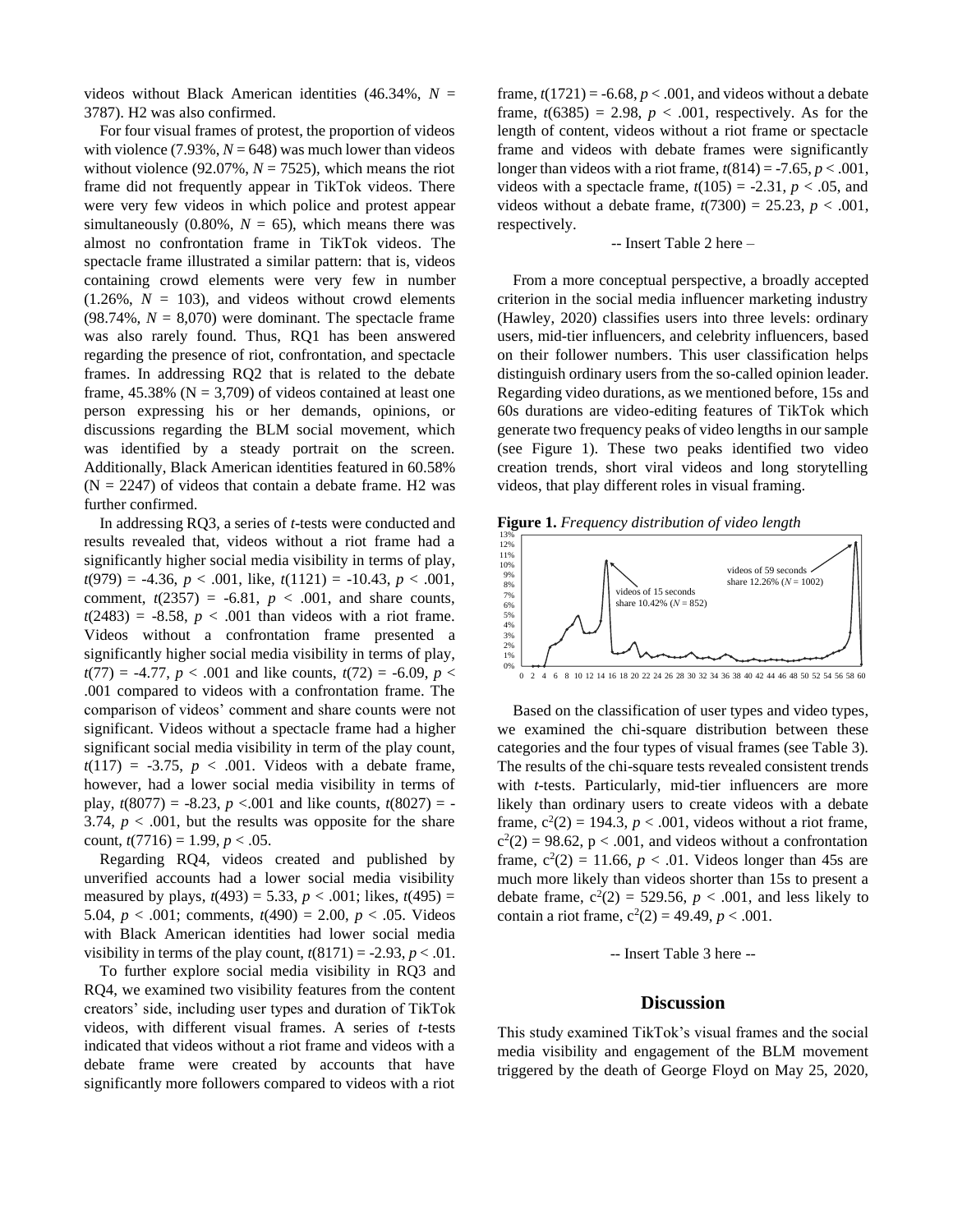through analyzing four common protest visual frames (riot, confrontation, spectacle and debate) identified previously. Overall, the frequency analysis, which summarizes the visual-frame composition on TikTok, proves our H1–H2 hypotheses and tentatively answers our RQ1 and RQ2 that progressive multimedia platforms like TikTok could potentially challenge the protest paradigm established by mainstream media. However, when the visibility of all protest frames is taken into account, the four indicators (views, likes, comments and shares) add another level of complexity to TikTok's effectiveness in challenging the protest paradigm. In general, the views, likes and comments indicators on TikTok still moderately adhere to the protest paradigm, while the shares indicator substantially avoids the protest paradigm and answers our RQ3 and RQ4.

Harlow et al. (2017) introduce four common protest visual frames—riot, confrontation, spectacle and debate in their research on multimedia news shared online. The first three protest frames, which delegitimize protesters, are rarely found on TikTok under BLM-related hashtags. For the riot frame, only around 8% of all TikTok videos depict violent scenes. In general, TikTok users are not highly interested in portraying protesters as rioters or uploading videos that show the disruption of protests.

Confrontation, which describes the conflict between protesters and police, is only identified in fewer than 1% of videos. TikTok contains few videos that feature confrontations between protesters and police. Furthermore, some videos that feature police without protesters demonstrate a harmonious relationship between police and marginalized communities, contradicting the traditional confrontational dynamic between those two groups.

According to Harlow et al. (2017), the spectacle frame appears most frequently (64%) among all four types of frames in online multimedia news. Although the traditional protest paradigm established by mainstream news frequently uses the spectacle frame to sensationalize protests and demonize protesters, fewer than 1.5% of TikTok videos exhibit the spectacle frame. Since the TikTok platform allows users to construct bottom-up narratives for storytelling by featuring themselves, ordinary participants and bystanders (Guinaudeau et al., 2020), sensational scenes are less frequently captured in TikTok videos. Additionally, technical restrictions might contribute to the low proportion of spectacle frames. In news reporting, the common way to feature a crowd of protesters is with aerial photography and other professional photography methods. In comparison, TikTok is dominantly used by the general public who have limited ways to produce spectacle frames.

Over half of TikTok videos contain debate frames. Harlow et al. (2017) observe that the debate frame is the second most common frame (41.9%) among the four frames regarding multimedia news shared on social media. On TikTok, the debate frame substantially dominates the conversation particularly due to the ease of content creation. TikTok allows users to mimic trending videos, adopt fastpace visual storytelling, and create *duet* videos as a reaction to others' content. All these unique features of TikTok enhance the possibility of creating a high-quality and entertaining debate video, ensuring the playfulness and sense of accomplishment of TikTok users. Additionally, almost 60% of debate videos include at least one Black American, which means debate frames are mainly created by the marginalized groups who advocate social change through social movements. These marginalized communities are more incentivized to tell the story and reasons for their protest, taking control of the protest narratives and educating the public on their long-term unfair treatment in society. Additionally, the hashtag #blackvoiceheard encourages Black Americans to feature themselves and describe the context of the BLM movement, substantially increasing the proportion of debate frames.

Similarly, more than half of all TikTok videos have at least one Black American, and around 20% of these videos contain more than one Black American. It makes sense that, in the BLM movement, more Black identities have been featured, and Black Americans themselves are actively participating in the TikTok discussion, taking control of the narratives and opposing the protest paradigm established by the mainstream media.

Only 6% of content is produced by verified TikTok accounts, and the rest, 94%, is generated by the general public. Mainstream media outlets have been criticized for favoring official sources of information for their news reporting, adhering to the protest paradigm. The algorithmic platform TikTok does not follow the pattern of favoring official sources. The blurry line between content creators and audiences, as well as bottom-up storytelling, on TikTok exposes the audience to more grassroots content. With the low presence of official sources to unofficial sources ratio, grassroots-led conversation can dominate the BLM discussion.

Content creators that emphasized the legitimizing elements of BLM protests and the debate frame, and downplayed delegitimizing aspects, such as riot and spectacle frames, tended to be the users with more followers and longer content. Distinct from Twitter, where elite opinion leaders such as journalists, media outlets, and politicians still dominate the conversation (Wallsten, 2015), the affordances and target users of TikTok suggest that its influencers tend to be younger and more grassrootsoriented. While TikTok celebrity influencers did not have distinguishable frame emphasis, the mid-tier influencers significantly featured more debate frame content and avoided riot and confrontation frames, promoting the legitimizing coverage of protesters to their followers through multimedia content. Concerning duration categories, short videos (videos shorter than 15 seconds) and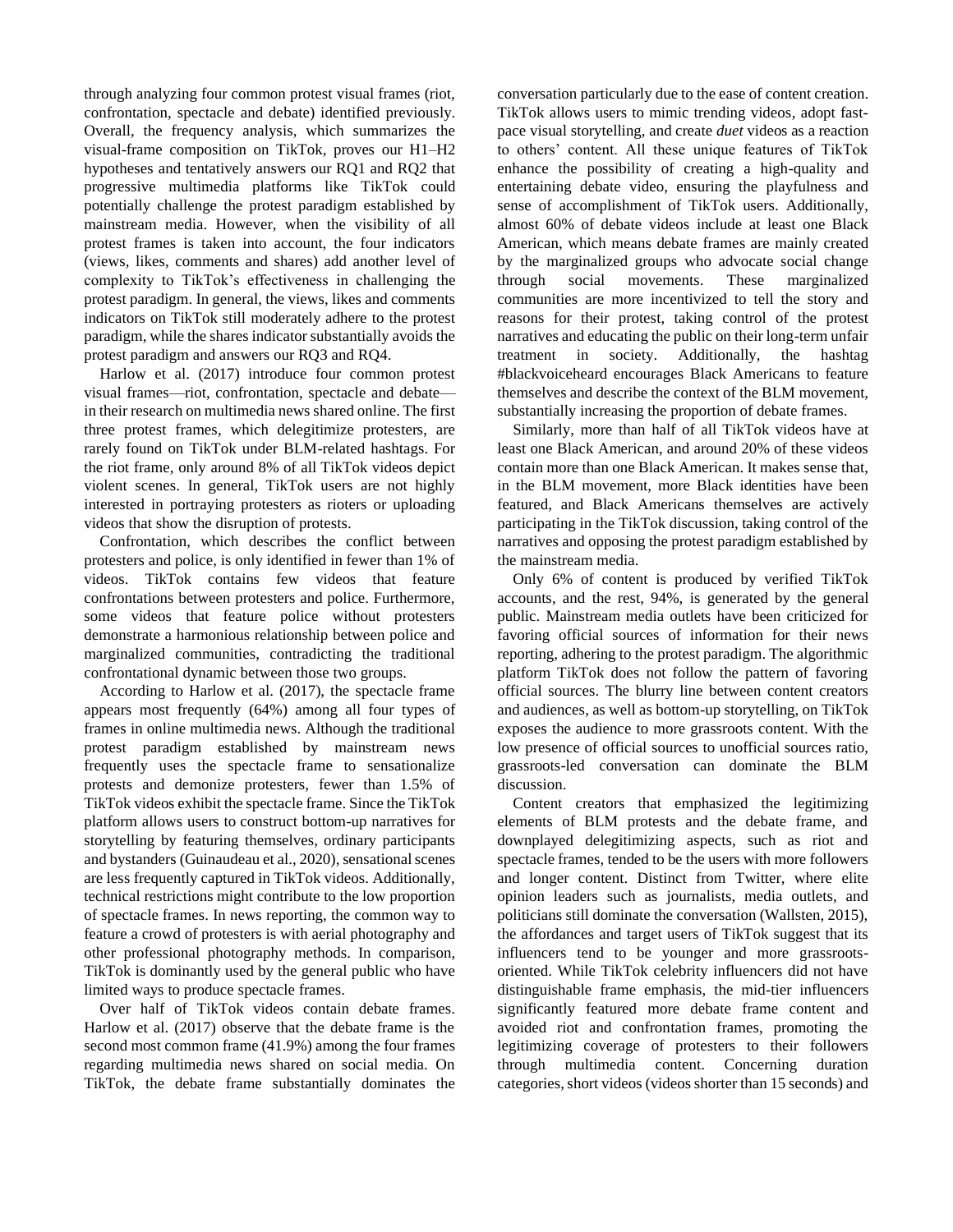long videos (videos between 46 and 60 seconds) have distinct natures, as TikTok guides users to select between 15-second and 60-second videos for sharing through its user interface design. While short videos tend to invite more sensational or surprising content, such as riot frames or a sequence of spectacle photos, long videos afford content creators sufficient time for political deliberation and storytelling, enhancing the presence of debate frames. Both a higher number of followers and longer videos from the content creator promote the visibility of legitimizing content of BLM on TikTok.

However, the series of *t*-tests performed on the social media engagement of protest frames, account sources, and Black American identities told a different story. Contradicting with the frequency analysis, videos with debate frames had less visibility as measured by views and likes compared to videos without debate frames. Despite the minority of videos originating from official accounts, they had higher visibility and longer durations. The audiences' preference for non-debate frames and videos created by officials might be a reflection of their inclination toward high-quality videos. Indeed, while debate frame videos cost less to produce, tend to be more informative, and can be created by any individual, they are disadvantaged by their need to compete for attention with other visual elements, such as violent and dramatics scenes.

On the positive side, videos with a debate frame were more likely to be shared by audiences and have longer durations, which was also true for videos including Black American identities (nevertheless, the shared variable of Black American identities was not significant). It is worth noting, furthermore, that these two types of videos tend to be longer because they allow their creators to explain the context of social movements through a debate frame. Black Americans substantially dominated the debate frame content by both producing and featuring in TikTok videos. Aligning with the frequency analysis, videos with a spectacle frame tend to have fewer views and shorter durations compared to videos without spectacle frames. The high visibility of nonspectacle videos indicated that, unlike journalists who usually illustrate dramatized scenes of protests, TikTok audiences did not find these elements of delegitimization interesting compared to other visual frames.

# **Conclusion**

Whether or not progressive multimedia platforms like TikTok challenge the traditional protest paradigm observed in mainstream media should be understood from the perspectives of two groups of users: content creators and audiences. From the content creators' viewpoint, TikTok presents a content composite of four protest-related visual frames that is fundamentally different from the content produced by mainstream media outlets, the online news shared on social media such as Facebook and Twitter, and video-sharing platforms (e.g., YouTube and Vimeo). The tremendous presence of debate frames and content produced by marginalized communities, such as Black Americans, elaborate on the contextual scene of the BLM movement. Additionally, extremely low proportions of riot, confrontation, and spectacle frames effectively avoid the delegitimization of protesters. When considering the interactive relationship between the four frames and user and video types, the legitimizing frame (i.e., debate frame) is closely associated with features that enhance content visibility, measured by follower numbers and video lengths. However, audiences' preferences, as suggested by their viewing, endorsing, commenting, and sharing behaviors, are not exactly consistent with content creators' preferences. Specifically, audiences' actions of viewing, endorsing, and commenting are, rather, moderately associated with the protest paradigm. When audience members conduct the highest level of user engagement and become content reproducers and content redistributors through sharing (Aldous et al., 2019), audiences are essentially able to legitimize protests and overthrow the protest paradigm.

The most important contributions—both theoretical and practical—of this research are as follows. Theoretically, this study fills the gap left by previous studies of the protest paradigm on social media: namely, that content produced by the general public, as opposed to news from official platforms circulated online, is rarely included in empirical studies due to the different content format of news and usergenerated content. In our research, we emphasized four common visual frames related to protests and operationalized their identifications through computer vision tools. Moreover, while the effect of mainstream social media platforms like Facebook and Twitter on overthrowing the protest paradigm remains controversial, we used visual frames related to protests to investigate the multimedia platform TikTok, which consistently demonstrates its effectiveness in challenging the protest paradigm on the content creators' side. Practically, we used a cutting-edge computer vision method to detect the visual elements of social media videos and explored a set of threshold parameters and consecutiveness rules for automatic visual analysis. Finally, we observed a distinguishable preference between content creators and audiences based on our data analysis. It is proposed that future studies concerning the relationship between social media and protests should consider these two groups of users further.

Nonetheless, this study is limited in several aspects. First, due to the 2,000 quota on data collection of each hashtag, we only collected 8,173 videos in total. Furthermore, although the hashtags used in this study were recommended in TikTok's monthly report, it should be noted that not all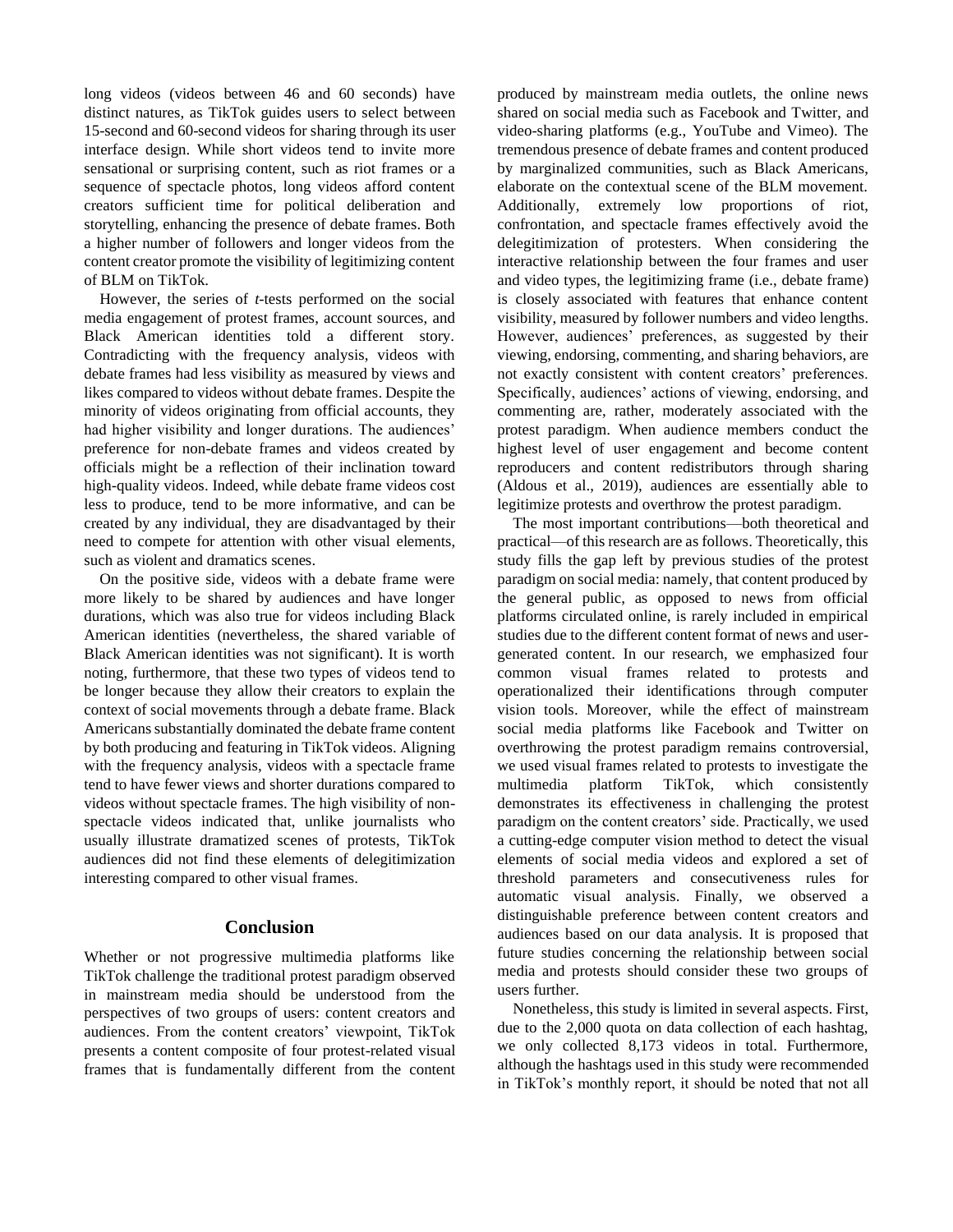videos related to the BLM movement may have been fully covered by the five hashtags we identified. Thus, our data may not fully reflect the entire conversation sparked by TikTok's content during the BLM movement. Because all the videos we sampled were "top 2000 trending videos" under each hashtag, we reserve our argument that the *t*-tests are generalizable to the population of BLM videos on TikTok. Another limitation is that since we used computer vision API for object detection and classification instead of developing our own training data, the accuracy of each image varied. However, we overcame this challenge by adopting a common practice of computer-mediated video analysis: identifying visual elements in consecutive images that pass thresholds and integrate the dummy variables to video-level information. By doing so, we improved the fault-tolerance rate considerably for video-level variables in our study. As this study used a facial recognition API for identifying racial identities, we acknowledge the harm and bias marginalized groups could suffer from the algorithmdriven identity detection including the African-American community. Future studies might want to utilize a multimodal approach, such as validating the identities based on descriptions of videos, to eliminate bias and unfairness that are inherent in algorithmic designs.

Moreover, although this research demonstrates TikTok's role in challenging the protest paradigm established in the mainstream media, it is worth exploring other multimedia platforms, such as Instagram (and particularly Instagram stories) and Snapchat, both of which are utilized by youth and Gen-Z users, in future studies. Lastly, protest signs are also recognized as a type of debate frame in social movements. While we did not address this visual element specifically in the study, future studies could discuss the representation of signs in both mainstream and social media visual content.

# **References**

Abidin, C. (2020). Mapping Internet Celebrity on TikTok: Exploring Attention Economies and Visibility Labours. *Cultural Science Journal*, *12*(1), 77–103. https://doi.org/10.5334/csci.140

Aldous, K. K., An, J., & Jansen, B. J. (2019). View, like, comment, post: Analyzing user engagement by topic at 4 levels across 5 social media platforms for 53 news organizations. *Proceedings of the Thirteenth International AAAI Conference on Web and Social Media (ICWSM 2019)*, *Icwsm*, 47–57.

Amenta, E., Elliott, T. A., Shortt, N., Tierney, A. C., Türkoğlu, D., & Vann, B. (2019). Making good news: What explains the quality of coverage of the Civil Rights Movement. *Mobilization: An International Quarterly*, *24*(1), 19–37. https://doi.org/10.17813/1086-671x-24-1-19

Anastasopoulos, L. J., Badani, D., Lee, C., Ginosar, S., & Williams, J. (2016). *Photographic Home Styles in Congress: A Computer Vision Approach*. https://arxiv.org/abs/1611.09942

Banjac, S., & Hanusch, F. (2020). A question of perspective: Exploring audiences' views of journalistic boundaries. *New Media & Society*. https://doi.org/10.1177/1461444820963795

Banks, C. (2018). Disciplining Black activism: post-racial rhetoric, public memory and decorum in news media framing of the Black Lives Matter movement. *Continuum*. https://doi.org/10.1080/10304312.2018.1525920

Barnard, S. R. (2012). Digitally Enabled Social Change: Activism in the Internet Age. *New Media & Society*. https://doi.org/10.1177/1461444812444415d

Boyle, M. P., McCluskey, M. R., McLeod, D. M., & Stein, S. E. (2005). Newspapers and protest: An examination of protest coverage from 1960 to 1999. *Journalism & Mass Communication Quarterly*, *82*(3), 638–653. https://doi.org/10.1177/107769900508200310

Boyle, M. P., Schmierbach, M., Armstrong, C. L., Cho, J., McCluskey, M., McLeod, D. M., & Shah, D. V. (2006). Expressive responses to news stories about extremist groups: A framing experiment. *Journal of Communication*. https://doi.org/10.1111/j.1460-2466.2006.00019.x

Casas, A., & Williams, N. W. (2017). Computer vision for political science research : A study of online protest images. *New Faces in Political Methodology IX*, 1–39. http://andreucasas.com/casas\_webb\_williams\_NewFaces2017\_im ages\_as\_data.pdf

Castells, M. (2012). *Networks of outrage and hope: Social movements in the Internet age*. Cambridge, UK: Polity.

Chan, J. M., & Lee, C. C. (1984). Journalistic "paradigms" of civil protests: A case study in Hong Kong. In *The News Media In National and International Conflict*.

Crittenden, L. D. (2019). The Pittsburgh Problem: Race, media and everyday life in the Steel City. *Academic Commons*. Retrieved February 17, 2022, from https://academiccommons.columbia.edu/doi/10.7916/d8-6jvnps44

Dean, B. (2022, January). *TikTok User Statistics (2022)*. BACKLINKO. https://backlinko.com/tiktok-users

De Choudhury, M., Jhaver, S., Sugar, B., & Weber, I. (2016). Social media participation in an activist movement for racial equality. *Proceedings of the 10th International Conference on Web and Social Media, ICWSM 2016*.

Downing, J. (2001). *Radical media: Rebellious communication and social movements*. Calif: Sage Publications.

Eltantawy, N., & Wiest, J. B. (2011). Social media in the Egyptian Revolution: Reconsidering resource mobilization theory. *International Journal of Communication*, *5*(0), 18.

Entman, R. M. (1993). Framing: Toward clarification of a fractured paradigm. *Journal of Communication*. https://doi.org/10.1111/j.1460-2466.1993.tb01304.x

Gerlitz, C., & Helmond, A. (2011). Hit, link, like and share. Organizing the social and the fabric of the web. *Digital Methods Winter Conference*.

Ghosh, U. (2021). *Why do YouTubers Ask You to Subscribe? Reason Explained*. OkCredit. https://okcredit.in/blog/why-doyoutubers-ask-you-to-subscribe/

Greenhow, C., & Li, J. (2013). Like, Comment, Share: Collaboration and Civic Engagement Within Social Network Sites. In *Emerging Technologies for the Classroom: A Learning Sciences Perspective* (pp. 127–141). https://doi.org/10.1007/978-1-4614- 4696-5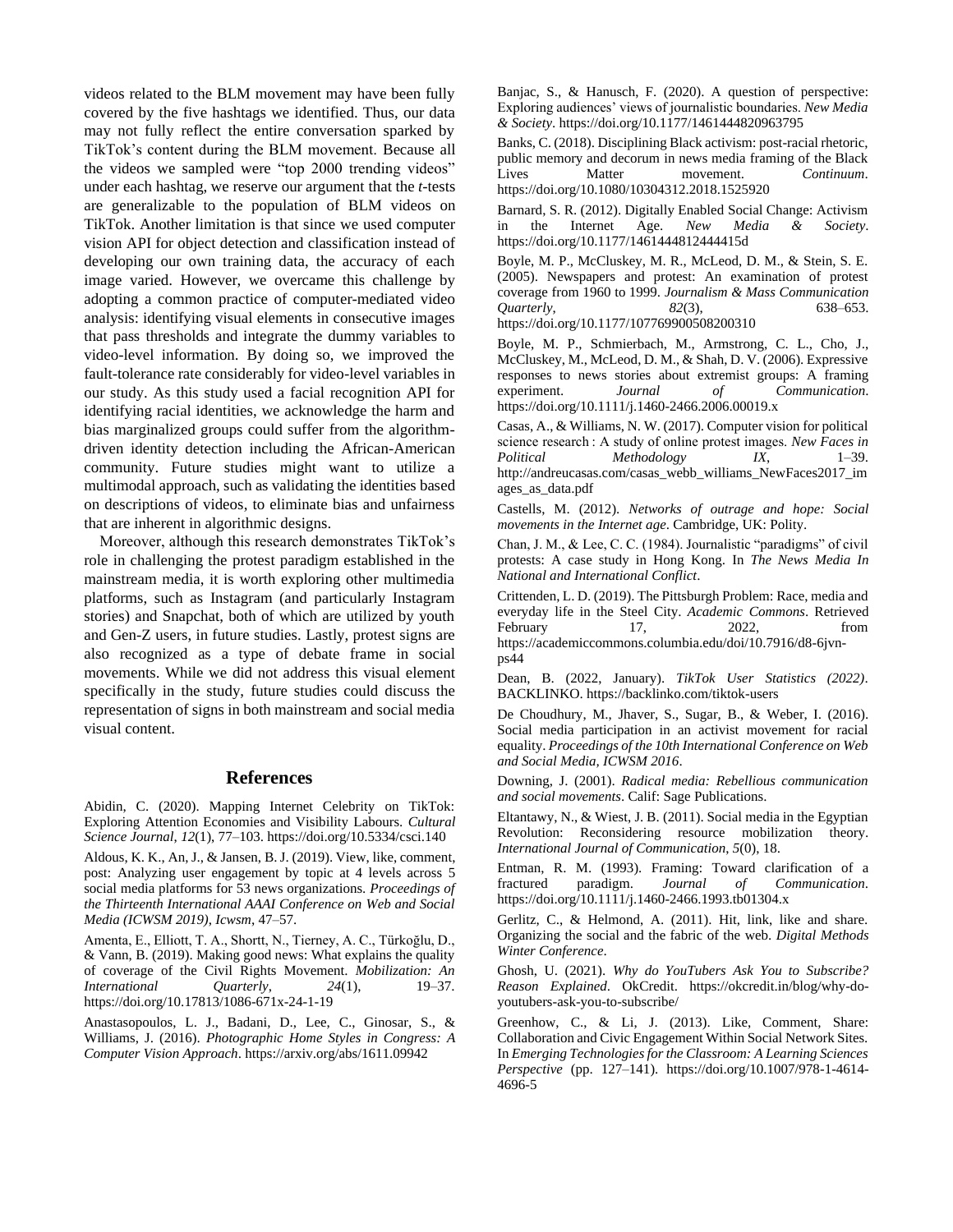Guinaudeau, B., Vottax, F., & Munger, K. (2020). Fifteen seconds of fame: TikTok and the democratization of mobile video on social media. https://osf.io/f7ehq/download

Harlow, S., & Johnson, T. J. (2011). Overthrowing the protest paradigm? How the New York Times, Global Voices and Twitter covered the Egyptian Revolution. *International Journal of Communication*, *5*(0), 16.

Harlow, S., Kilgo, D. K., Salaverría, R., & García-Perdomo, V. (2020). Is the whole world watching? Building a yypology of protest coverage on social media from around the world. *Journalism Studies*, *21*(11), 1590–1608. https://doi.org/10.1080/1461670X.2020.1776144

Harlow, S., Salaverría, R., Kilgo, D. K., & García-Perdomo, V. (2017). Protest paradigm in multimedia: Social media sharing of coverage about the crime of Ayotzinapa, Mexico. *Journal of Communication*, *67*(3), 328–349. https://doi.org/10.1111/jcom.12296

Hawley, D. (2020). *Micro, Macro, Celebrity: Get To Know Your Influencer Tiers*. Viral Nation. https://www.viralnation.com/blog/micro-macro-celebrity-get-toknow-your-influencer-tiers/#:~:text=Mid-tier influencers are classified,150%2C000 – 750%2C000 followers on TikTok.

Hermida, A., Fletcher, F., Korell, D., & Logan, D. (2012). SHARE, LIKE, RECOMMEND: Decoding the social media news consumer. *Journalism Studies*. https://doi.org/10.1080/1461670X.2012.664430

Holmes, E. (2005). Anti-discrimination rights without equality. *Modern Law Review*. https://doi.org/10.1111/j.1468- 2230.2005.00534.x

Ismail, A., Torosyan, G., & Tully, M. (2019). Social media, legacy media and gatekeeping: the protest paradigm in news of Ferguson and Charlottesville. *Communication Review*, *22*(3), 169–195. https://doi.org/10.1080/10714421.2019.1651153

Janfaza, R. (2020, July 4). TikTok serves as hub for #blacklivesmatter activism. *CNN*. https://www.cnn.com/2020/06/04/politics/tik-tok-black-livesmatter/index.html

Jenkins, J., & Wolfgang, J. D. (2017). A place to protest: Assessing alternative newsweeklies' ideal roles and creation of alternative publics. *Journalism Practice*. https://doi.org/10.1080/17512786.2016.1209976

Jones, B. T., & Mattiacci, E. (2019). A manifesto, in 140 Characters or fewer: Social media as a tool of rebel diplomacy. *British Journal of Political Science*. https://doi.org/10.1017/S0007123416000612

Khamis, S., & Vaughn, K. (2011). Cyberactivism in the {Egyptian} revolution: how civic engagement and citizen journalism tilted the balance. *Arab Media & Society*.

Kilgo, D. K., Harlow, S., García-Perdomo, V., & Salaverría, R. (2018). From# Ferguson to# Ayotzinapa: Analyzing differences in domestic and foreign protest news shared on social media. *Mass Communication and Society*, *21*(5), 606-630.

Kim, C., & Yang, S. U. (2017). Like, comment, and share on Facebook: How each behavior differs from the other. *Public Relations Review*, *43*(2), 441–449. https://doi.org/10.1016/j.pubrev.2017.02.006

Lasorsa, D. L., Lewis, S. C., & amp; Holton, A. E. (2012). Normalizing twitter. *Journalism Studies, 13*(1), 19–36. https://doi.org/10.1080/1461670x.2011.571825

Li, H., Lin, Z., Shen, X., Brandt, J., & Hua, G. (2015). A convolutional neural network cascade for face detection. *Proceedings of the IEEE Computer Society Conference on Computer Vision and Pattern Recognition*. https://doi.org/10.1109/CVPR.2015.7299170

Liao, R. (2021). ByteDance's video editor CapCut is the latest to top the US App Store. *TechCrunch*. https://techcrunch.com/2021/05/24/capcut-bytedance-tiktok/

Literat, I., & Kligler-Vilenchik, N. (2019). Youth collective political expression on social media: The role of affordances and memetic dimensions for voicing political views. *New Media and Society*, 21(9), 1988–2009.

https://doi.org/10.1177/1461444819837571

Lowrey, W., & Woo, C. W. (2010). The News Organization in Uncertain Times: Business or Institution. In *Journalism and Mass Communication Quarterly*.

Maia, R. C. M., & Rezende, T. A. S. (2016). Respect and disrespect in deliberation across the networked media environment: Examining multiple paths of political talk. *Journal of Computer-Mediated Communication*. https://doi.org/10.1111/jcc4.12155

Matsakis, L. (2019). How to Use TikTok: Tips for New Users. *Wired*. https://www.wired.com/story/how-to-use-tik-tok/

McLeod, D. M. (2007). News coverage and social protest : How the media ' s protest paradigm exacerbates social conflict. *Journal of Dispute Resolution*, *2007*(1), 185–194.

McLeod, D. M., & Detenber, B. H. (1999). Framing effects of television news coverage of social protest. *Journal of Communication*, *49*(3), 3–23. https://doi.org/10.1111/j.1460- 2466.1999.tb02802.x

McLeod, D. M., & Hertog, J. K. (1999). Social control, social change and the mass media's role in the regulation of protest groups: The communicative acts perspective. In *Mass media, social control, and social change*.

Newman, N. (2009). The rise of social media and its impact on mainstream journalism. *Reuters Institute for the Study of Journalism, 8*(2), 1-5

Orbach, B. (2012). Political discourse, civility, and harm: On hubris, civility, and incivility. *Arizona Law Review*.

Örnebring, H. (2008). The consumer as producer—of what?: Usergenerated tabloid content in the sun (uk) and aftonbladet (sweden). *Journalism Studies*, *9*(5), 771–785. https://doi.org/10.1080/14616700802207789

Paterson, C. (2013). Journalism and social media in the african context. In *Ecquid Novi*.

https://doi.org/10.1080/02560054.2013.767418

Pew Research Center. (2018). Teens, social media and technology 2018. *Pew Research Center*. Available at: http://assets.pewresearch.org/wp-content/uploads/sites/14 /2018/05/31102617/PI\_2018.05.31\_TeensTech\_FINAL.pdf

Poell, T. (2014). Social media and the transformation of activist communication: exploring the social media ecology of the 2010 Toronto G20 protests. *Information Communication and Society*.

https://doi.org/10.1080/1369118X.2013.812674 Rantz, J. (2020, July 30). Riots, not protests: The media is gaslighting you. *Newsweek*. https://www.newsweek.com/riotsnot-protests-media-gaslighting-you-opinion-1521450

Selleck, E. (2020, May 30). Derek chauvin: 5 things about officer charged with 3rd degree murder after George Floyd's death. *Hollywood Life*. http://libproxy.usc.edu/login?url=https://www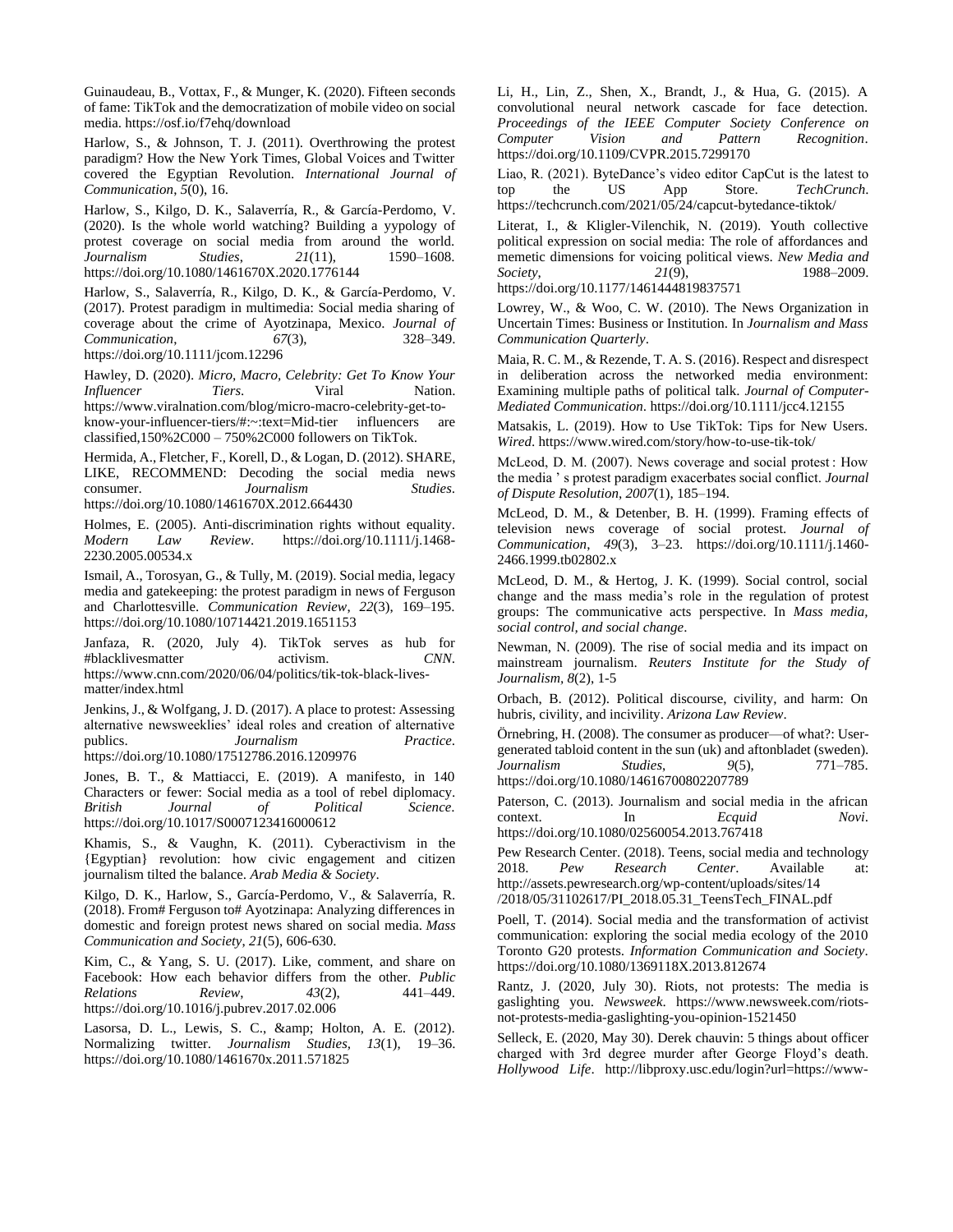proquest-

com.libproxy2.usc.edu/docview/2407794119?accountid=14749

Serrano, M., Carlos, J., Papakyriakopoulos, O., & Hegelich, S. (2020). Dancing to the partisan beat: A first analysis of political communication on TikTok. *WebSci 2020 - Proceedings of the 12th ACM Conference on Web Science*, 157–166. https://doi.org/10.1145/3394231.3397916

Shah, R., & Zimmermann, R. (2017). *Multimodal Analysis of User-Generated Multimedia Content* (A. Hussain & E. Cambria (eds.)). Springer.

Sharma, S. (2013). Black Twitter? Racial hashtags, networks and contagion. *New Formations*. https://doi.org/10.3898/newf.78.02.2013

Shifman, L. (2013). Memes in a digital world: Reconciling with a conceptual troublemaker. *Journal of Computer-Mediated Communication*. https://doi.org/10.1111/jcc4.12013

Stamps, D., & Mastro, D. (2020). The problem with protests: Emotional effects of race-related news media. *Journalism and Mass Communication Quarterly*, *97*(3), 617–643. https://doi.org/10.1177/1077699019891433

The Kerner Report. (1988). The Kerner report: The 1968 report of the National Advisory Commission on Civil Disorders.

TikTok. (2020). TikTok trends to binge from May. Retrieved October 15, 2020, from https://newsroom.tiktok.com/en-us/tiktoktrends-to-binge-from-may

Trilling, D., Tolochko, P., & Burscher, B. (2017). From newsworthiness to shareworthiness: How to predict news sharing based on article characteristics. *Journalism and Mass Communication Quarterly*.

https://doi.org/10.1177/1077699016654682

Walker, D. (2018). Five decades after Kerner report, representation remains an issue in media. *Columbia Journalism Review.*  Retrieved February 17, 2022, from https://www.cjr.org/analysis/race-media.php

Wallsten, K. (2015). Non-elite twitter sources rarely cited in coverage. *Newspaper Research Journal*. https://doi.org/10.1177/0739532915580311

Weaver, D. A., & Scacco, J. M. (2013). Revisiting the protest paradigm: The Tea Party as filtered through prime-time cable news. *International Journal of Press/Politics*. https://doi.org/10.1177/1940161212462872

Welbers, K., van Atteveldt, W., Kleinnijenhuis, J., & Ruigrok, N. (2018). A Gatekeeper among Gatekeepers: News agency influence in print and online newspapers in the Netherlands. *Journalism Studies*, *19*(3), 315–333. https://doi.org/10.1080/1461670X.2016.1190663

Won, D., Steinert-Threlkeld, Z. C., & Joo, J. (2017). Protest activity detection and perceived violence estimation from social media images. *In Proceedings of the 25th ACM International Conference on Multimedia. ACM*, 786–794. https://doi.org/10.1145/3123266.3123282

You, Q., Luo, J., Jin, H., & Yang, J. (2015). Robust image sentiment analysis using progressively trained and domain transferred deep networks. *Proceedings of the National Conference on Artificial Intelligence*.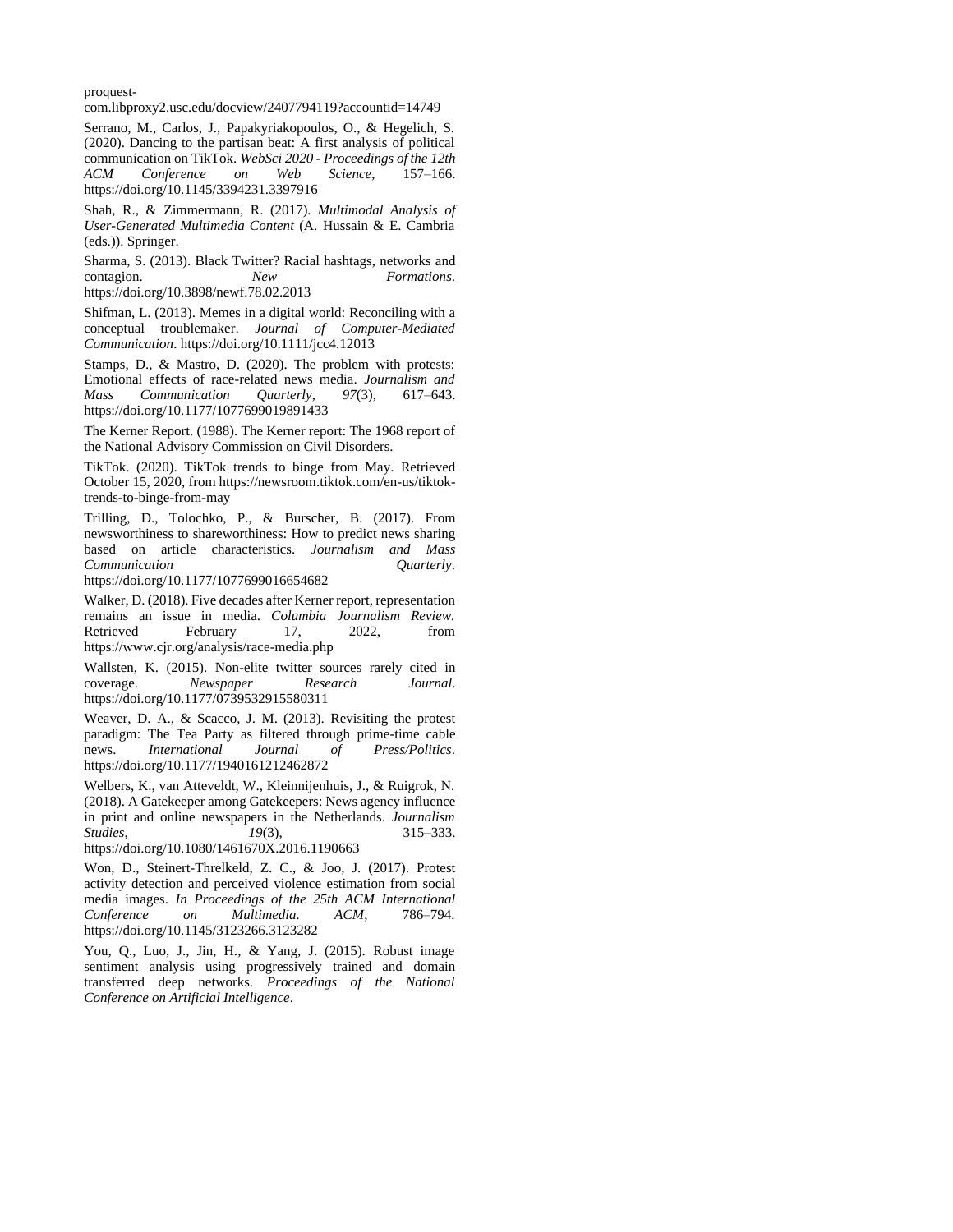Table 2. Results of t-tests for protest frames, sources, Black American identities, and social media visibility and engagement **Table 2.** *Results of t-tests for protest frames, sources, Black American identities, and social media visibility and engagement*

| Share    | (fp)                       | $**\atop{*}{*}\atop{*}$ | $-8.58$<br>(2483)    | $-1.25$<br>(8171)            |                      |                            | (8171)              |                      | $^{*}$<br>(7716)<br>(7716)                                                                                                                                                                                                                                                                                                                                                                                                                                                                    |                   | $\frac{24}{(8171)}$    |                       | (8171)            |
|----------|----------------------------|-------------------------|----------------------|------------------------------|----------------------|----------------------------|---------------------|----------------------|-----------------------------------------------------------------------------------------------------------------------------------------------------------------------------------------------------------------------------------------------------------------------------------------------------------------------------------------------------------------------------------------------------------------------------------------------------------------------------------------------|-------------------|------------------------|-----------------------|-------------------|
|          | M(SD)                      |                         |                      |                              |                      |                            |                     |                      |                                                                                                                                                                                                                                                                                                                                                                                                                                                                                               |                   |                        |                       |                   |
| Comment  | (f)                        | $**\ast\ast\ast$        | $-6.81$<br>(2357)    | $-1.04$<br>(8171)            |                      |                            | $(1218)$<br>(8171)  |                      | $-14$<br>(8171)                                                                                                                                                                                                                                                                                                                                                                                                                                                                               |                   | $*$ 8.00<br>2.00       |                       | (5569)            |
|          | M(SD)                      |                         |                      |                              |                      |                            |                     |                      | $\begin{array}{l} 1.83 \\ (5.10) \\ (1.20) \\ (1.21) \\ (1.21) \\ (1.22) \\ (1.23) \\ (1.24) \\ (1.25) \\ (1.26) \\ (1.27) \\ (1.28) \\ (1.29) \\ (1.20) \\ (1.21) \\ (1.21) \\ (1.22) \\ (1.23) \\ (1.24) \\ (1.25) \\ (1.27) \\ (1.28) \\ (1.29) \\ (1.21) \\ (1.21) \\ (1.22) \\ (1.23) \\ (1.24) \\ (1.25) \\ (1.27) \\ (1.2$                                                                                                                                                             |                   |                        |                       |                   |
| Like     | $\hat{f}(\hat{p})$         | $**\underset{*}{*}$     | $-10.43$<br>(1121)   | $+ * *$<br>$-6.09$<br>$(72)$ |                      |                            | $-1.30$<br>(8171)   |                      | $+$ ***<br>3.74<br>(8027)                                                                                                                                                                                                                                                                                                                                                                                                                                                                     |                   | $* *$<br>5.40<br>(495) |                       | $-0.03$<br>(8019) |
|          |                            |                         |                      |                              |                      |                            |                     |                      | $\approx$ 5 $\approx$ 6 $\approx$ 6 $\approx$ 6 $\approx$ 6 $\approx$ 6 $\approx$ 6 $\approx$ 6 $\approx$ 6 $\approx$ 6 $\approx$ 6 $\approx$ 6 $\approx$ 6 $\approx$ 6 $\approx$                                                                                                                                                                                                                                                                                                             |                   |                        |                       |                   |
| Play     | $\hat{\mathcal{P}}$        | $**\ *\*\*\*$           | $4.36$<br>(979)      | $(1)$<br>$(1)$<br>$(2)$      |                      | $**\atop{*}{*}\atop{*}{*}$ | $-3.75$<br>(117)    |                      | ***<br>8.23<br>8077)                                                                                                                                                                                                                                                                                                                                                                                                                                                                          | $*$<br>$*$<br>$*$ | 5.33<br>(493)          | $*$                   | $-2.93$<br>(8171) |
|          |                            |                         |                      |                              |                      |                            |                     |                      | $\geq \frac{69}{29}$                                                                                                                                                                                                                                                                                                                                                                                                                                                                          |                   |                        |                       |                   |
| Duration | (f)                        | $**\ *\ *\$             | $-7.65$<br>(814)     | $rac{12}{9}$                 |                      | $\ast$                     | $-2.31$<br>(105)    | $**\underset{**}{*}$ | 25.23<br>(7300)                                                                                                                                                                                                                                                                                                                                                                                                                                                                               | $\ast$            | $2.14$<br>8171         | $***$                 | $19.03$<br>(8147) |
|          | (SD)<br>$\mathbb{Z}$       |                         |                      |                              |                      |                            |                     |                      | $\begin{array}{l} \mathcal{A}^{1}_{1} \subset \mathcal{A}^{2}_{2} \subset \mathcal{A}^{3}_{3} \subset \mathcal{A}^{3}_{4} \subset \mathcal{A}^{3}_{5} \subset \mathcal{A}^{3}_{5} \subset \mathcal{A}^{3}_{6} \subset \mathcal{A}^{3}_{7} \subset \mathcal{A}^{3}_{7} \subset \mathcal{A}^{3}_{7} \subset \mathcal{A}^{3}_{7} \subset \mathcal{A}^{3}_{7} \subset \mathcal{A}^{3}_{7} \subset \mathcal{A}^{3}_{7} \subset \mathcal{A}^{3}_{7} \subset \mathcal{A}^{3}_{7} \subset \mathcal{A$ |                   |                        |                       |                   |
|          | $f(\phi)$                  | $***$                   | (1721)<br>$-6.68$    | $-5.1$                       | (8171)               | .70                        | (8171)              | $***$                | (6385)<br>2.98                                                                                                                                                                                                                                                                                                                                                                                                                                                                                | $***$             | 12.84<br>(488)         | ਤ੍ਰ                   | (8171)            |
| Follower | $M\left( \text{SD}\right)$ |                         | 1.86)<br>(.67)<br>39 | (97)<br>26                   | 1.80)<br>$\ddot{38}$ | (2.05)<br>50               | (1.80)<br>37        | (2.13)<br>4          | (1.47)<br>$\ddot{32}$                                                                                                                                                                                                                                                                                                                                                                                                                                                                         | (6.22)<br>3.78    | (44)<br>32.            | (1.46)<br>$\ddot{38}$ | (2.13)<br>37      |
| N(%)     |                            | 648 (7.93%)             | (92.07%)<br>7525     | (0.80%<br>65                 | (99.20%)<br>8108     | 103 (1.26%)                | $(98.74\%)$<br>8070 | $(45.38\%)$<br>3709  | $(54.62\%)$<br>4464                                                                                                                                                                                                                                                                                                                                                                                                                                                                           | 489 (5.98%)       | $(94.02\%)$<br>7684    | (53.66%)<br>4386      | (46.34%)<br>3787  |
|          |                            | Riot                    | Non-riot             | Confrontation                | Non-confront         | Spectacle                  | Non-spect           | Debate               | Non-debate                                                                                                                                                                                                                                                                                                                                                                                                                                                                                    | Verified          | Unverified             | Black                 | Non-Black         |

\**p* < .05, \*\**p* < .01, \*\*\**p* < .001. follower (million), duration (second), play (million), like (million), comment (thousand), share (thousand).